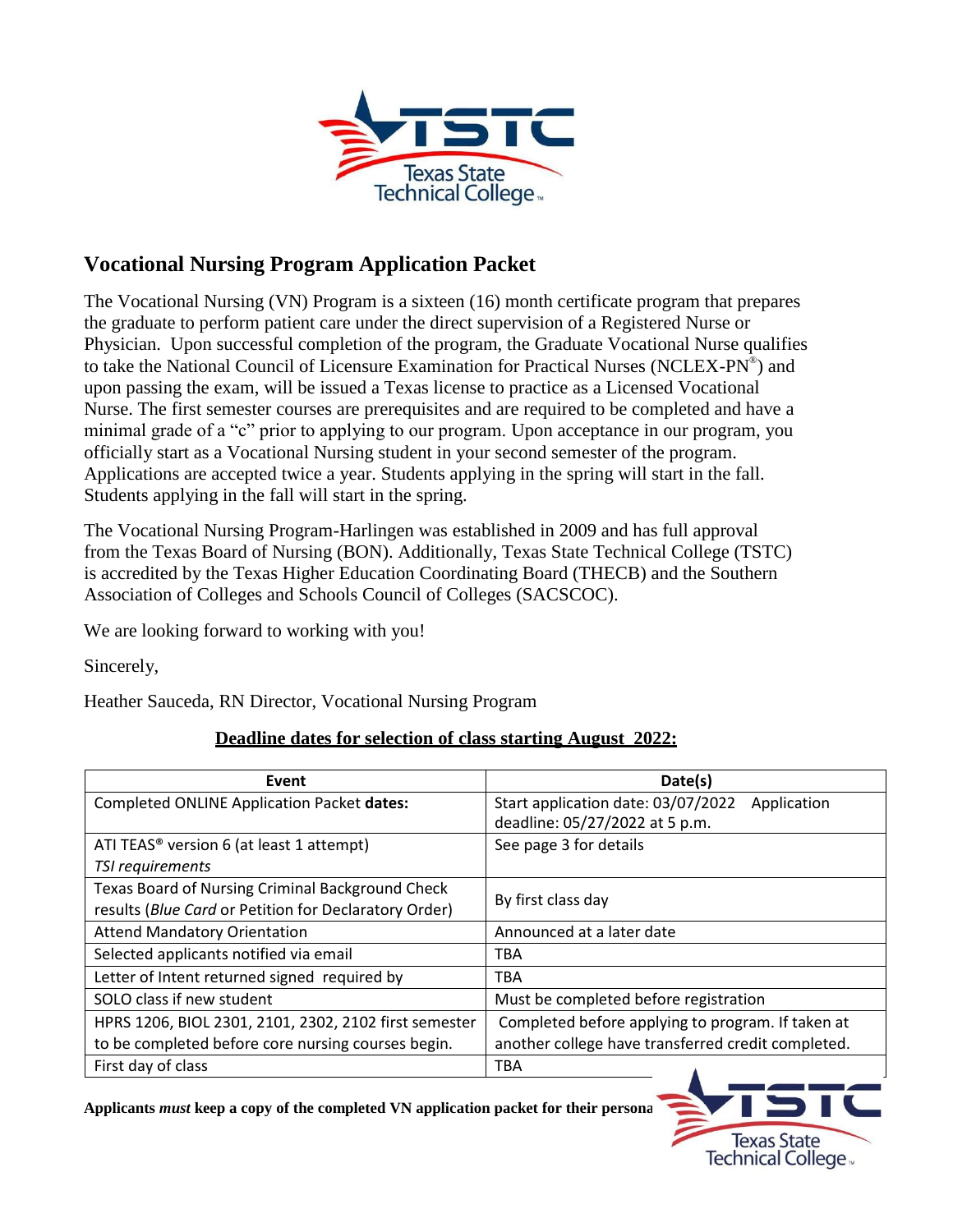## **VOCATIONAL NURSING PROGRAM ADMISSION CRITERIA**

- **A.** Meet and complete all college and program requirements.
- **B.** Complete the entire VN application packet and *make a copy for your personal records*.
- **C.** Submit, by the posted deadline, the entire VN application packet online.
- **D.** A check list is provided on page 26.
- **E. Incomplete and/or late applications packets** *will not* **be accepted.**

#### **COLLEGE AND PROGRAM REQUIREMENTS**

Prior to submitting an application packet to the Vocational Nursing program, the following criteria must be met:

#### **COLLEGE APPLICATION**

**A.** Complete a Texas State Technical College (TSTC) application. This must be completed on the TSTC website utilizing the online application system. Please visit [www.tstc.edu](http://www.tstc.edu/westtexas) and click on the "Apply" button.

**B.** Make sure to select Vocational Nursing. **DO NOT** select the ADN.AAS bridge program **C.** After completion of all required TSTC admission paperwork, you will be assignedan Enrollment Coach on the campus you are applying to. You may apply to only one location.

**D.** From each college previously attended, you must request official transcripts to be sent to the Admissions and Records office on the campus to which you have applied. Transcripts must be received in Admissions office before your packet will be considered for admission to Vocational Nursing Program.

| <b>Harlingen Address:</b> | <b>TSTC</b>               |
|---------------------------|---------------------------|
|                           | Attn: Admission & Records |
|                           | 1902 N. Loop 499          |
|                           | Harlingen, TX 78550       |

#### **APPLY FOR FINANCIAL AID**

Start the application process to apply for financial aid as soon as possible.

### **4 Steps to Applying for Financial Aid atTSTC**

# **1. Register for your FSA ID @ [http://www.fafsa.ed.gov](http://www.fafsa.ed.gov/)**

**2. Complete your FAFSA (Free Application for Federal Student Aid) School Code is** (003634) [http://www.fafsa.ed.gov](http://www.fafsa.ed.gov/) This will show as Waco, but is correct.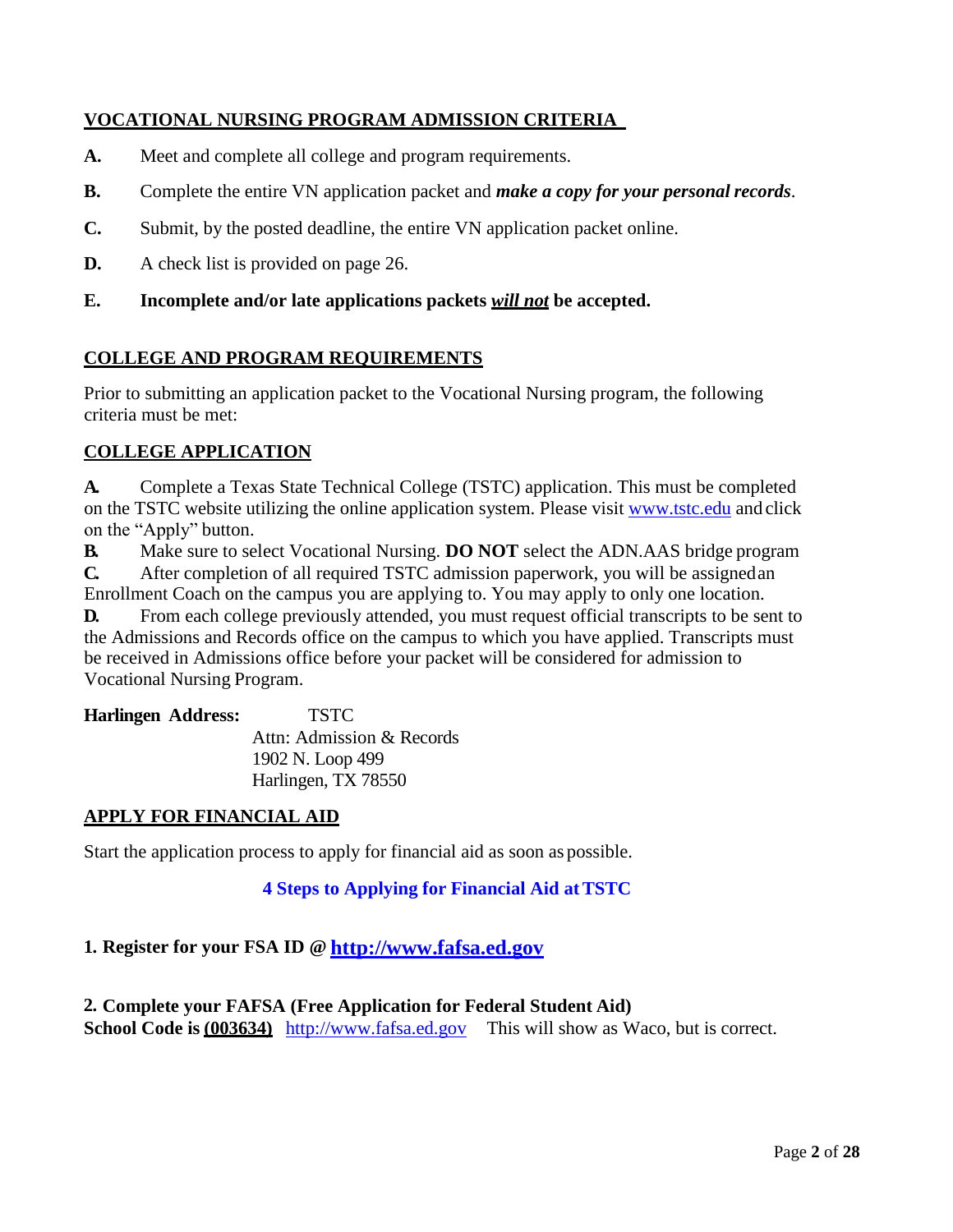

**3. Be prepared to provide verification documents to the Financial Aid office**

**4. Keep in contact with your enrollment coach.**

**If you have completed all of the steps listed above and haven't received ANY correspondence (email) regarding your financial aid within 3 weeks of doing so, contact your Enrollment Coach via email, in person, phone or mail and inquire about the status of your file. The enrollment coach for VN is:**

> **Erica Garcia** *Nursing Programs Enrollment Coach* **Texas State Technical College Enrollment Ce Office: 956-364-4522** FAX: 956-364-5117 **[erika.garcia@tstc.edu](mailto:erika.garcia@tstc.edu)**



#### **TEXAS SUCCESS INITIATIVE (TSIA2) ASSESSMENT 2.0**

In the Fall 2013 semester, the Texas Success Initiative (TSI) Assessment established new college readiness standards for incoming students. The TSI Assessment is designed to help determine if students are ready for college-level coursework in the general areas of Reading, Writing and Math. If the student does not meet testing requirements, the assessment will also help with student placement in courses that will aid in the preparation of student skills for college-level classes. For questions please call 956-364-4997 or email [advisement.center@harlingen.tstc.edu.](mailto:advisement.center@harlingen.tstc.edu) Student must have taken the TSI assessment to apply to the program. If applicant is not TSI complete upon acceptance into the VN program, student is required to be enrolled and take VN Program courses and TSI remediation courses congruently. Student must be TSI complete prior to completion of the VN Program.

Before enrolling in classes at TSTC, applicants are required to submit one of the following:

- $\Box$  Scores from at least one Texas Success Initiative (TSIA/TSIA2) assessment.
- □ Evidence of TSIA/TSIA2 completion from another Texas college or university.
- □ Proof of exemption from the TSIA/TSIA2.

Applicants failing to achieve minimum passing scores on any or all of the TSI Assessment 2.0 (TSIA2) sections may be eligible to enroll in a remediation course or courses. Successful completion of course(s) fulfills the TSI requirement.

A Pre-Assessment Activity (PAA) must be completed prior to taking the initial TSIA2 The activity can be found and completed online at[: https://www.tsipreview.com/welcome/tstc-west-texas.](https://www.tsipreview.com/welcome/tstc-west-texas)

Once you have completed the Pre-Assessment Activity, you are ready to schedule an appointment to take the TSIA2. For on campus testing, please select a location near you. For virtual or online testing, please register at tstc.edu/Testing-Waco.

| Location         | <b>Contact</b>                              | Telephone                   |
|------------------|---------------------------------------------|-----------------------------|
| <b>Harlingen</b> | <b>Llesmin Gonzales</b><br>testing@tstc.edu | 956-364-4310<br>956-3644308 |

The fee for the TSIA2 is \$24 for both sections (Math & ELAR) or \$12 per section. Please note that for virtual or online testing there is an additional proctoring fee of \$25 paid to Examity.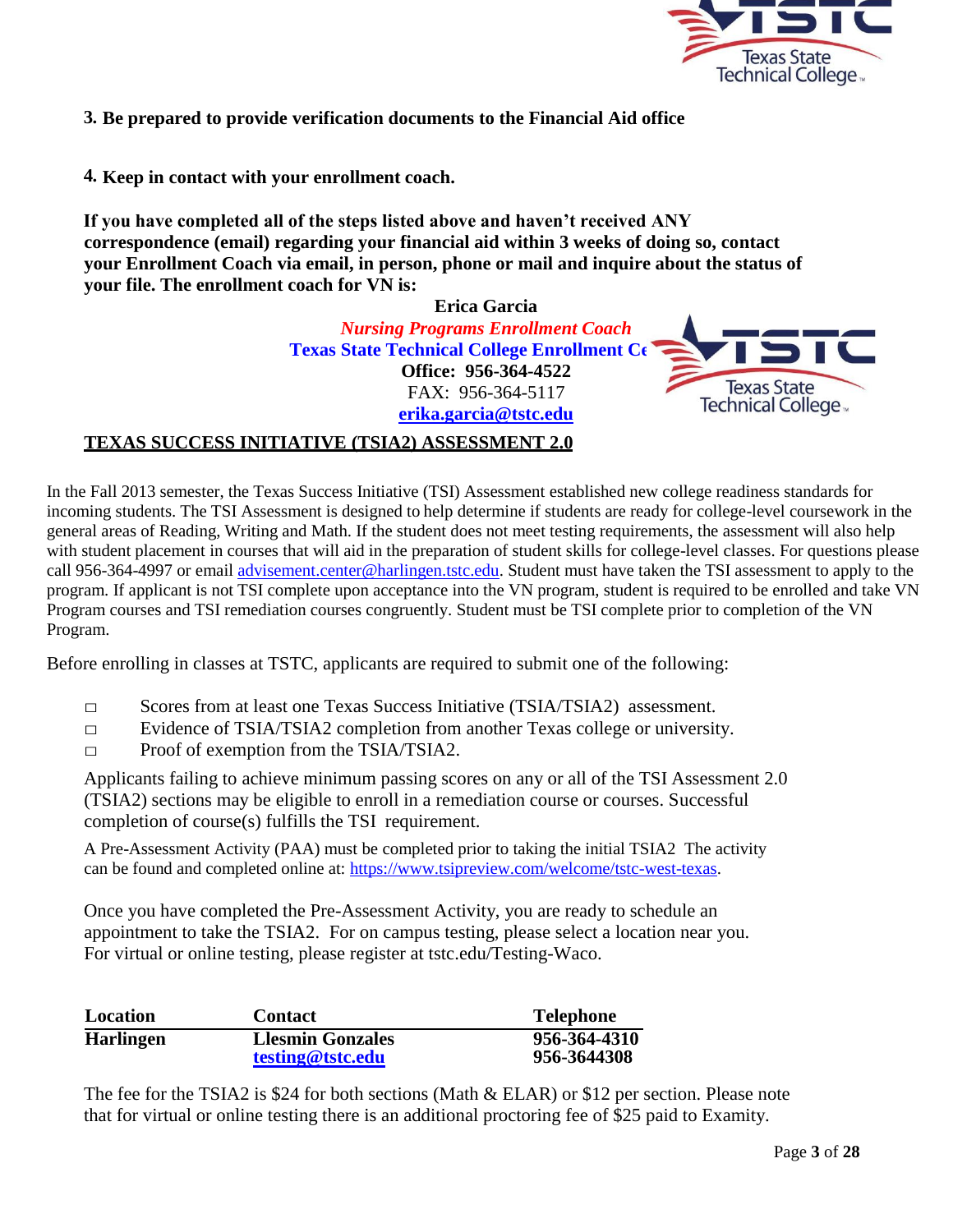# **VN PROGRAM ADMISSION TEST:**



**Assessment Technologies Institute Test of Essential Acade** Technical College <sub>bon</sub> 6 **ATI TEAS Exam (On Campus)**

The ATI TEAS measures basic skills in the academic areas of reading, mathematics,

science and English and language usage. The time limit for the exam is approximately four hours.

The ATI TEAS exam is used as part of the admission process by the LVN programs.

**There are only two attempts allowed per application period.** The dates for on campus testing will be:

**In Person: Varies per semester reach out to testing center for information.** 

### **Steps before scheduling your exam**

Sign in at one of our campuses. **(New users will be assessed an annual one-**

**time non-refundable \$5 scheduling fee.)**

- **Harlingen- tstc.edu/Testing-Hgn**
- Choose a group: **ATI TEAS (On Campus)**
- Choose an exam: **ATI TEAS Exam OR ATI TEAS Retake**
- Choose a date and time
- Complete the required information
- Click add to cart Complete the credit card fields and click Purchase Exams
- Click Complete Registration (a confirmation email will be sent)

### **Testing Fees & Requirements**

- Bring a current (non-expired) government-issued photo ID
- Bring a credit/debit card to pay the test fee online (\$65) (This is in addition to the \$25 proctoring fee paid online through our scheduling system.)
- Create a profile with ATI before your test date at **[atitesting.com.](http://atitesting.com/)** Bring your ATI student login credentials.

### **Study Resources**

- <http://atitesting.com/teas>
- <http://tstc.libguides.com/teas>



For additional information, please contact a Testing Center in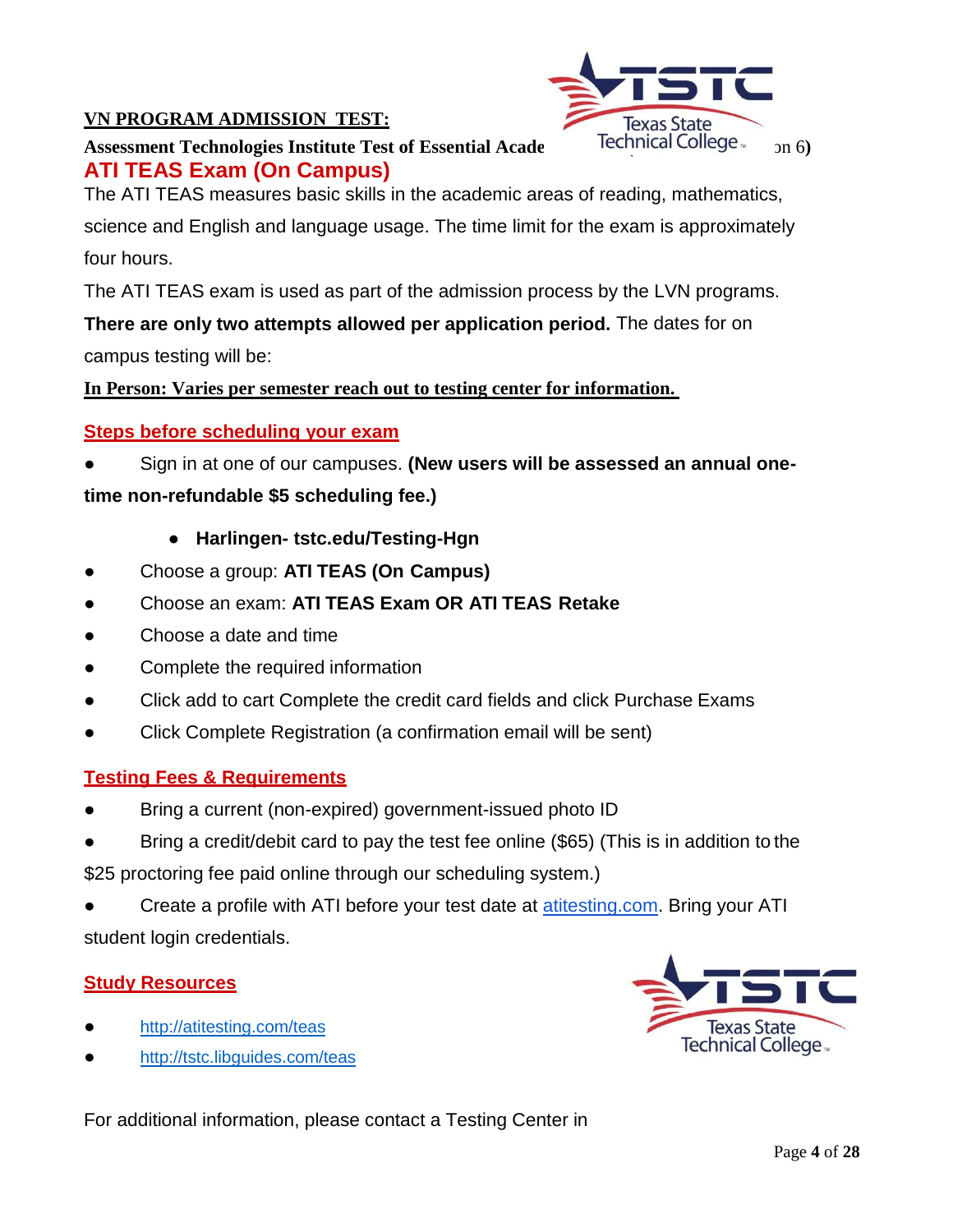Harlingen. For contact information, please visit **tstc.edu/testing**. To request testing accommodations, please contact the Access and Learning Accommodations Office at (254) 867-3600 or [adarequest@tstc.edu.](mailto:adarequest@tstc.edu)

# **ATI TEAS Exam (Virtual)**

The ATI TEAS measures basic skills in the academic areas of reading, mathematics, science and English and language usage. The ATI TEAS exam is used as part of the admission process by the LVN programs. **There are only two attempts allowed per** 

## **application period.**

The time limit for the exam is approximately four hours. Below are the Harlingen virtual test dates. The session starts at 10 am. **Max is 50 per test session.**

**Virtual Test Dates: Varies per semester reach out to testing center for information.** 

# **Steps before scheduling your exam**

**Sign in at [tstc.edu/Testing-Hgn](http://tstc.edu/Testing-Swtr) (New users will be assessed an annual** 

# **one- time non-refundable \$5 scheduling fee.)**

- Choose a group: **ATI TEAS (Virtual)**
- Choose an exam: **ATI TEAS Exam (Virtual) OR ATI TEAS Retake (Virtual)**
- Choose a date and time
- Complete the required information
- Click add to cart Complete the credit card fields and click Purchase Exams
- Click Complete Registration (a confirmation email will be sent)
- You will receive an email 24 hours prior to your appointmen<sup>t</sup>

# **provide payment instructions.**

# **Testing Fees & Requirements**

- Bring a current (non-expired) government-issued photo ID
- A credit/debit card to pay the test fee online (\$65) and Proctorio fee of \$5 plustax
- Laptop/desktop, internet connection, webcam, microphone, install Google

Chrome. [Student Orientation](https://link.videoplatform.limelight.com/media/?mediaId=1a864799c9c84deb9e5a0e2ab20e270f&width=540&height=321&playerForm=LVPPlayer&embedMode=html&htmlPlayerFilename=limelightjs-player.js) Video.

# **Study Resources**

- <http://atitesting.com/teas>
- <http://tstc.libguides.com/teas>

For additional information, please contact The Testing center in Hgn.

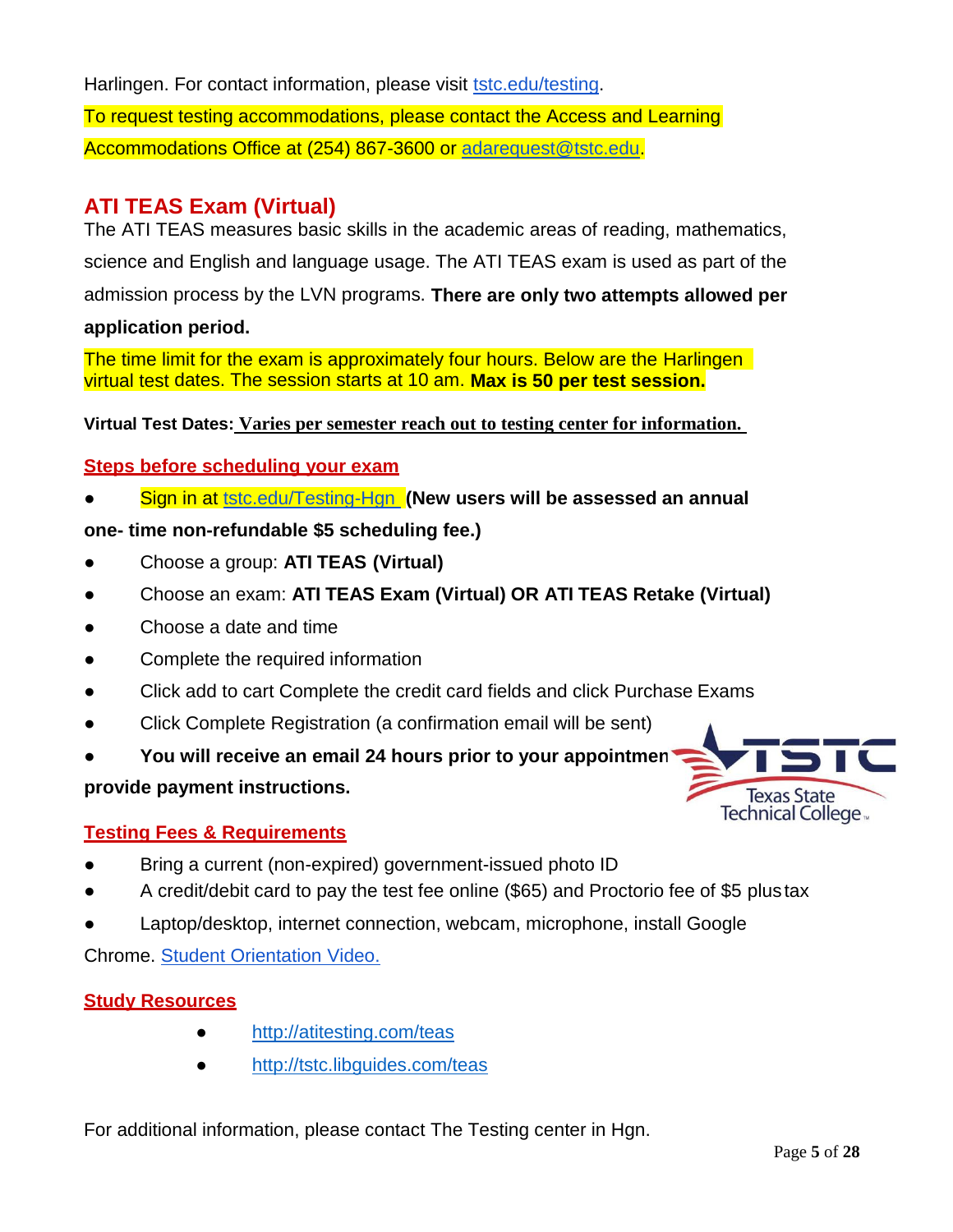To request testing accommodations, please contact the Access and Learning Accommodations Office at (254) 867-3600 or [adarequest@tstc.edu.](mailto:adarequest@tstc.edu)

# **Benchmarks for ATI TEAS** ® **version 6 sections:**

# **This is the minimal score requirements needed to apply to the program.**

Reading 50 Math 50 Science 40 English Language 50

 $\overline{a}$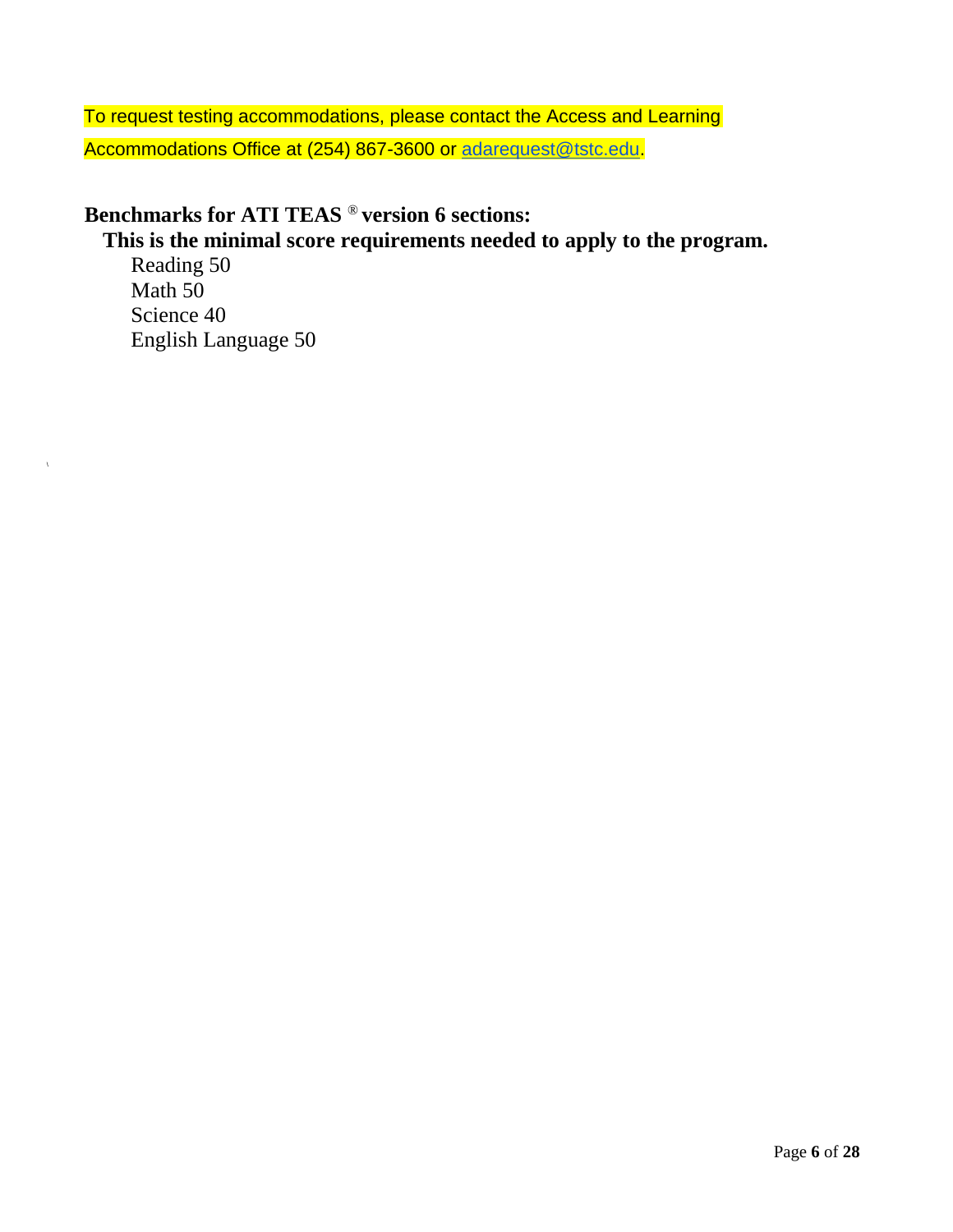

#### **APPLICANT CPR TRAINING**

All applicants will be required to show proof of a current American Heart Association (AHA) Basic Life Support (BLS) Cardio Pulmonary Resuscitation (CPR) card that is valid for 2 years. \* No other CPR card will be accepted.

#### **LETTER OF INTENT**

The required "Letter of Intent" is a one (1) page form that you must read and sign and return by the date as instructed. Not doing so will result in forfeiture of your place in our program.

#### **LETTERS OF RECOMMENDATION**

Submit three (3) letters of recommendation from non-family members. Each letter **must** include contact information and **signature** of the writer.

#### **Required GPA**

G.P.A. of 2.5 is required to be considered for the program

#### **STUDENT INSURANCES**

Per the TSTC Student Handbook, the following applies to students accepted into the Nursing Program:

If accepted into the nursing program, the student will be required to purchase TSTC Student Accident insurance if they do not own and provide a copy of a personal policy for accidents. A Needle Stick Rider and Malpractice Insurance are **automatically** included with the student's tuition and fees each semester.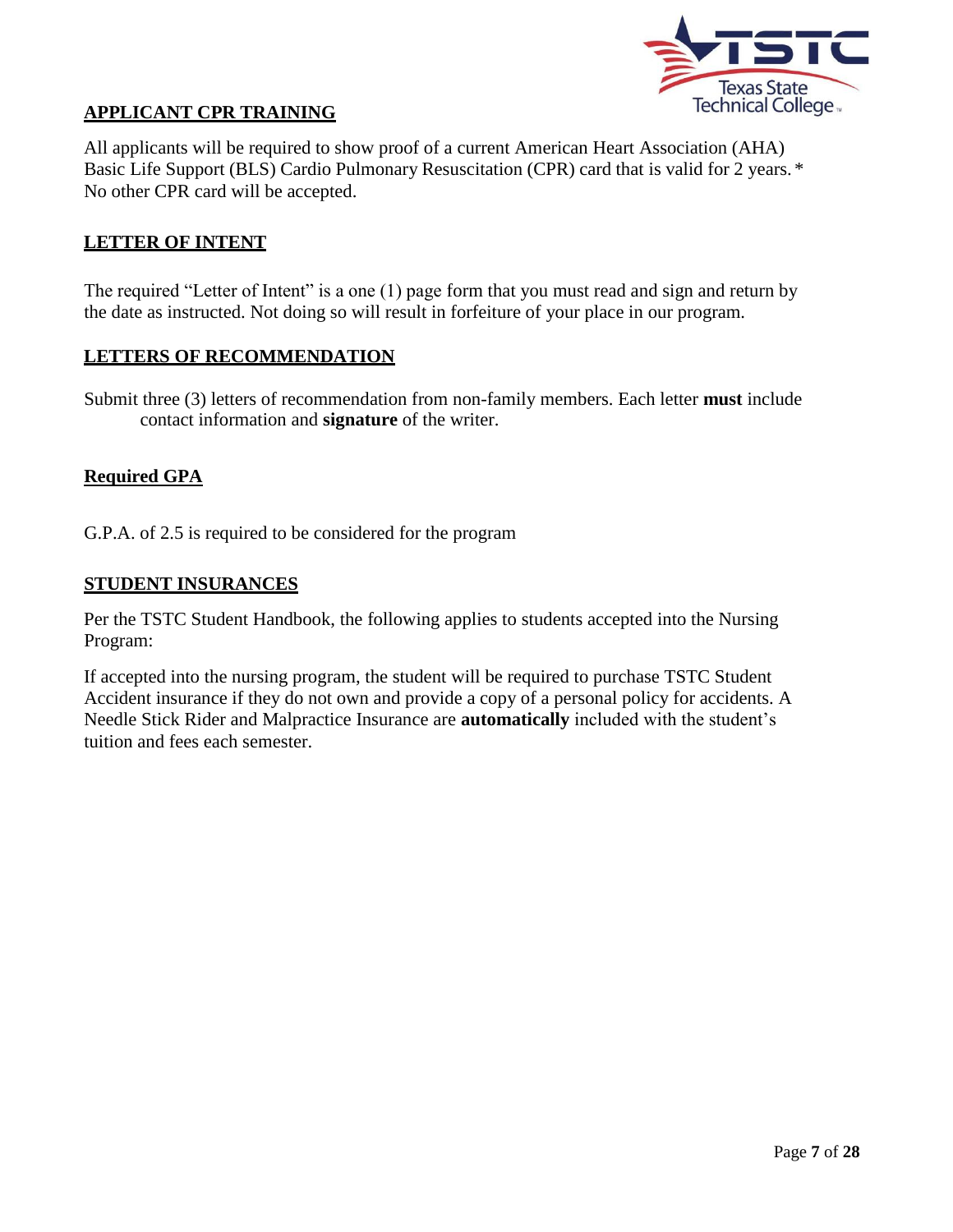

#### **SELECTION CRITERIA**

Applicant selection involves consideration of packet information, and a point system.

#### *HOW SELECTION IS MADE*

#### Applicants with the highest number of points will be selected for the program. *POINT SYSTEM FOR SELECTION*

▲ Point system is based on the following criteria:

| <b>Test of Essential Academic Skills / TEAS</b> | <b>Composite Score</b> |
|-------------------------------------------------|------------------------|
|                                                 |                        |

▲ Grade Point Average (G.P.A.) will be computed from your college transcript: (G.P.A. of 2.5 is required to be considered for the program.)

| . .                                                        |   |                        |  |
|------------------------------------------------------------|---|------------------------|--|
| <b>CUMULATIVE GPA CREDIT:</b> Based on all college courses |   | <b>Possible Points</b> |  |
| $GPA$ 3.6 $-$ 4.0                                          |   | 3 pts                  |  |
| $GPA$ 3.0 $-$ 3.5                                          |   | 2 pts                  |  |
| $GPA$ 2.5 $-$ 2.9                                          |   | 1 pt.                  |  |
| <b>Prerequisite Courses</b>                                |   |                        |  |
| Three total courses = additional points for your grades    | A | 3 pts                  |  |
| (Possible Points 6-9)                                      | B | 2 pts                  |  |
|                                                            |   |                        |  |

**OTHER CREDIT:** Only **one** of the following items may be added to the points earned in the above categories. Choose the one with the highest points and provide written documentation at the time you apply to the Vocational Nursing Program.

| Current Texas certificate as CNA (submit copy of current Texas certificate in packet) | 5 points |
|---------------------------------------------------------------------------------------|----------|
| <b>OR</b>                                                                             |          |
| <b>Current Medical Assistant/Surgical Tech</b>                                        | 3 points |
| <b>US Military Service</b>                                                            | 1 point  |
| US Military with Medical training                                                     | 2 points |
| TOTAL MAXIMUM ADDITIONAL POINTS POSSIBLE = $17 +$                                     |          |
| <b>Composite Score from TEAS</b>                                                      |          |

# **Total Points = Selection Score**

# **\* Submit copy of certification and proof of work experience at the time of application to the program.**

#### STATEMENT OF EQUAL OPPORTUNITY

No person shall be excluded from participation in, denied the benefits of, or be subject to discrimination under any program or activity sponsored or conducted by Texas State Technical College on the basis of race, color, national origin, religion, sex, age, Veteran status or disability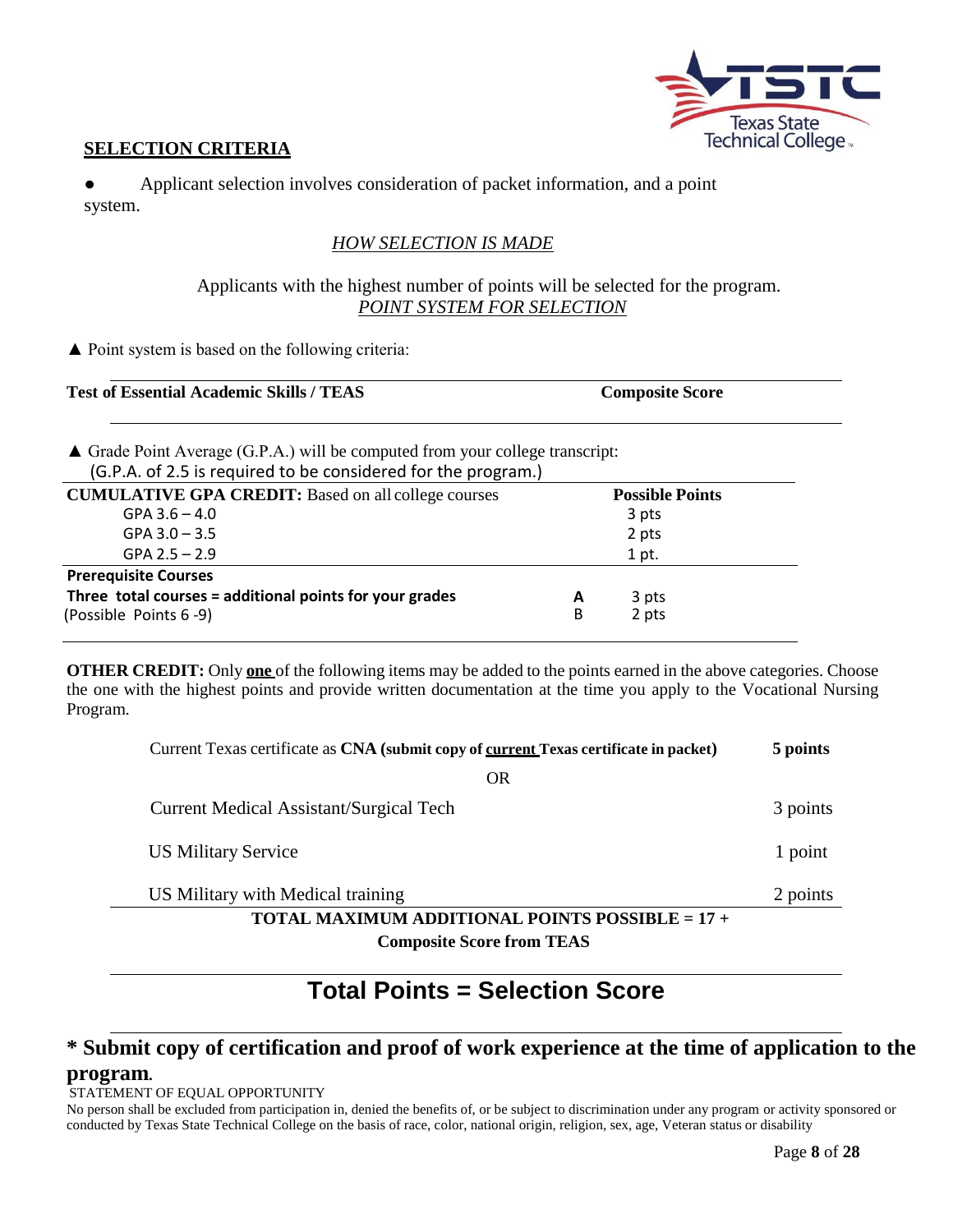#### *NOTIFICATION OF SELECTED APPLICANTS*



- A. Selected applicants and alternates will be sent an email notification of their acceptance and asked to return written acceptance or non-acceptance of the position by a specified date via email.
- B. **If the Letter of Intent is not returned to the Department Secretary, on or before the specified due date, the applicant's name will be removed from the list and the applicant will have to re-apply to be considered in the next application process.**
- C. The qualified applicants who were not selected will be placed on an alternate list if they accept their place on the alternate list.

 In the event of cancellations, eligible applicants will be moved up the list and these candidates will be notified.

## **Applicants who are not selected and those who decline a position must reapply to be considered in the next selection process.**

D. Students who are selected for the Vocational Nursing Program will be required to attend two mandatory orientation sessions prior to the beginning of the program. (Alternates must attend mandatory orientation.)

# **\*\*Failure to attend and arrive on time will result in forfeiture of space in the program\*\*\***

E. The selections procedure is subject to change to enhance the quality of the Vocational Nursing Program. TSTC-HARLINGEN Vocational Nursing Program has received approval of the Texas Higher Education Coordinating Board and approval from the Texas Board of Nursing.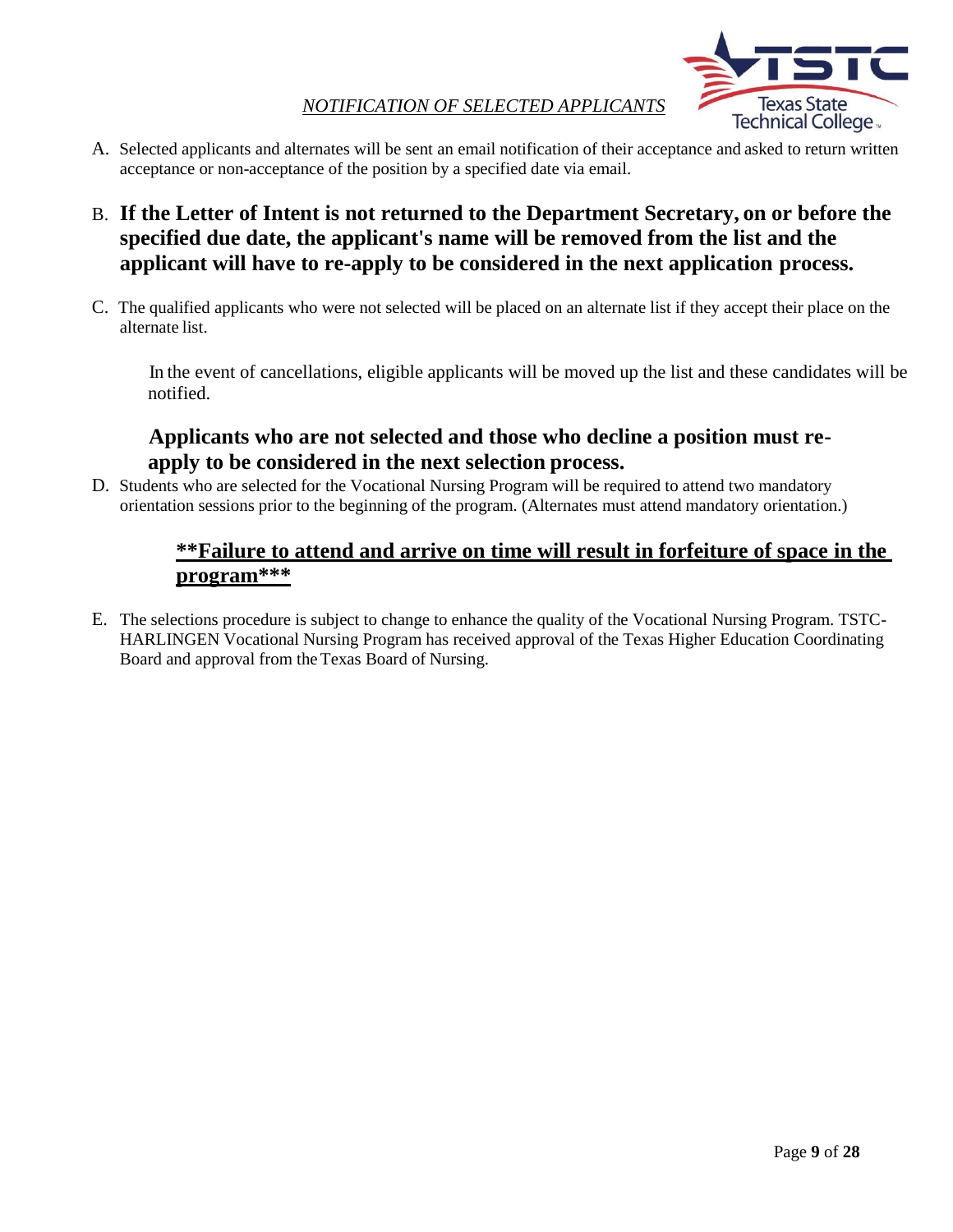### **DRUG SCREENS AND CRIMINAL BACKGROUND CHECKS**

#### **Drug Screens**

Applicants accepted into the Vocational Nursing program at TSTC will be required to complete a random drug screen by a specified date to be announced at a later time.

The TSTC VN faculty will have access to all students' results to serve as evidence for Texas Board of Nursing (BON) and clinical affiliate compliance. Applicants will be responsible for any and all charges incurred for the drug screen including travel expenses to the testing site. Failure to have necessary 20 dollars for drug screen on your person and complete the drug screen within the time frame given will result in dismissal from the VN program.

*Note: Drug screen results may be released to an official representative of a clinical agency, under contract with TSTC, if formally requested. If an applicant has concerns regarding this practice, please contact the VN Program Director or academic advisor.*

#### **Criminal Background Checks**

TSTC Vocational Nursing program requires evidence of a clear criminal background investigation due to the BON requirement of a clear criminal background prior to authorizing graduates to take the NCLEX-PN. The Texas Board of Nursing conducts a criminal background check (CBC) with the Texas Department of Public Safety (TDPS) and the Federal Bureau of Investigation (FBI). Identogo is the online provider of this service. Applicants are required to submit fingerprints through Identogo. The applicant is responsible for the cost of the background investigation.

After the application deadline, the Program Director will submit a roster of all applicants to the BON. The roster includes date of birth, social security number and email address. A correct email address on the enclosed application is **CRITICAL** to receive correspondence from the BONand Identogo. DO NOT provide an email address assigned by your high school (this will have isd in the email address). Information and instructions on completing the CBC process will be reviewed during the first mandatory orientation. Additional information will be provided via email from Identogo to all applicants that submit a complete applicationpacket. This process may take a few days. If you have not heard from Identogo with instructions to get the process started there is an additional form that will be given to you in your orientation packet, follow those instructions. Please reach out to the Vocation Nursing program Director via email at [hmsauceda@tstc.edu](mailto:hmsauceda@tstc.edu) if you have questions or did not receive any emails from Identogo.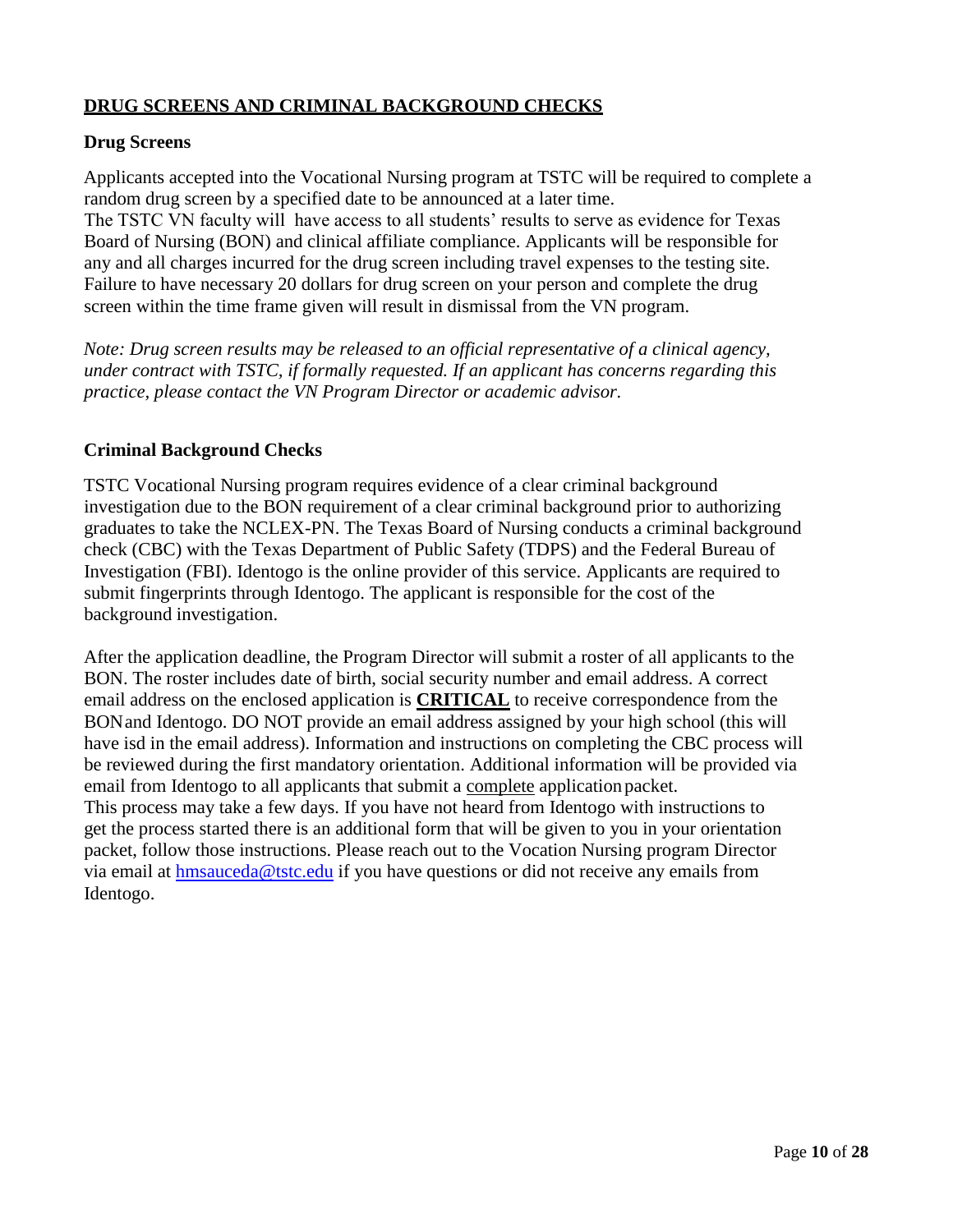

### **Criminal Background Checks for Applicants with a Criminal History**

Applicants with a criminal history are encouraged to access the Texas Board of Nursing web site for information on filing a *Petition for Declaratory Order* (DO). The Texas Board of Nursing website is [www.bon.state.tx.gov.](http://www.bon.state.tx.gov/) Click on "*Applications and Forms*" on the right side of the screen; scroll down and click on "*Initial Licensure & Recognition Forms*"; scroll down and click on "*Petition for Declaratory Order*". Any costs associated with a DO are the sole responsibility of the applicant.

A partial list of offenses and situations that require a DO is noted on the *Statement of Student Responsibility*, page 15 and 16 of this application packet. A complete list is available on the BON web site. This process can be started before submitting an application packet. Follow the instructions carefully as you prepare for the background check. If needed, the TSTC VN program code is: **US27106100.**

**One or more of the clinical sites utilized by the TSTC Nursing Department may require an additional drug screening and/or criminal background check. These are in addition to the application requirements. A separate processing fee at the expense of the student is required. FYI: Any clinical facility may reject a student due to a criminal issue whether it is cleared or not.**

# **Licensure Eligibility**

The Board of Nursing looks at responses to questions relating to criminal conduct to determine eligibility for renewal. To check your eligibility for renewing your license, please review the following:

To check your eligibility for renewing your license, please review the following questions:

1. Have you ever had any disciplinary action on a nursing license or a privilege to practice in any state, country, or province?

2. Do you have an investigation or complaint pending on a nursing license or a privilege to practice in any state, country, or province?

3. Have you, in the last 5 years\*, been addicted to and/or treated for the use of alcohol or any other drug?

4. For any criminal offense\*, including those pending appeal, have you:

(You may only exclude Class C misdemeanor traffic violations or offenses previously disclosed to the Texas Board of Nursing on an initial or renewal application.)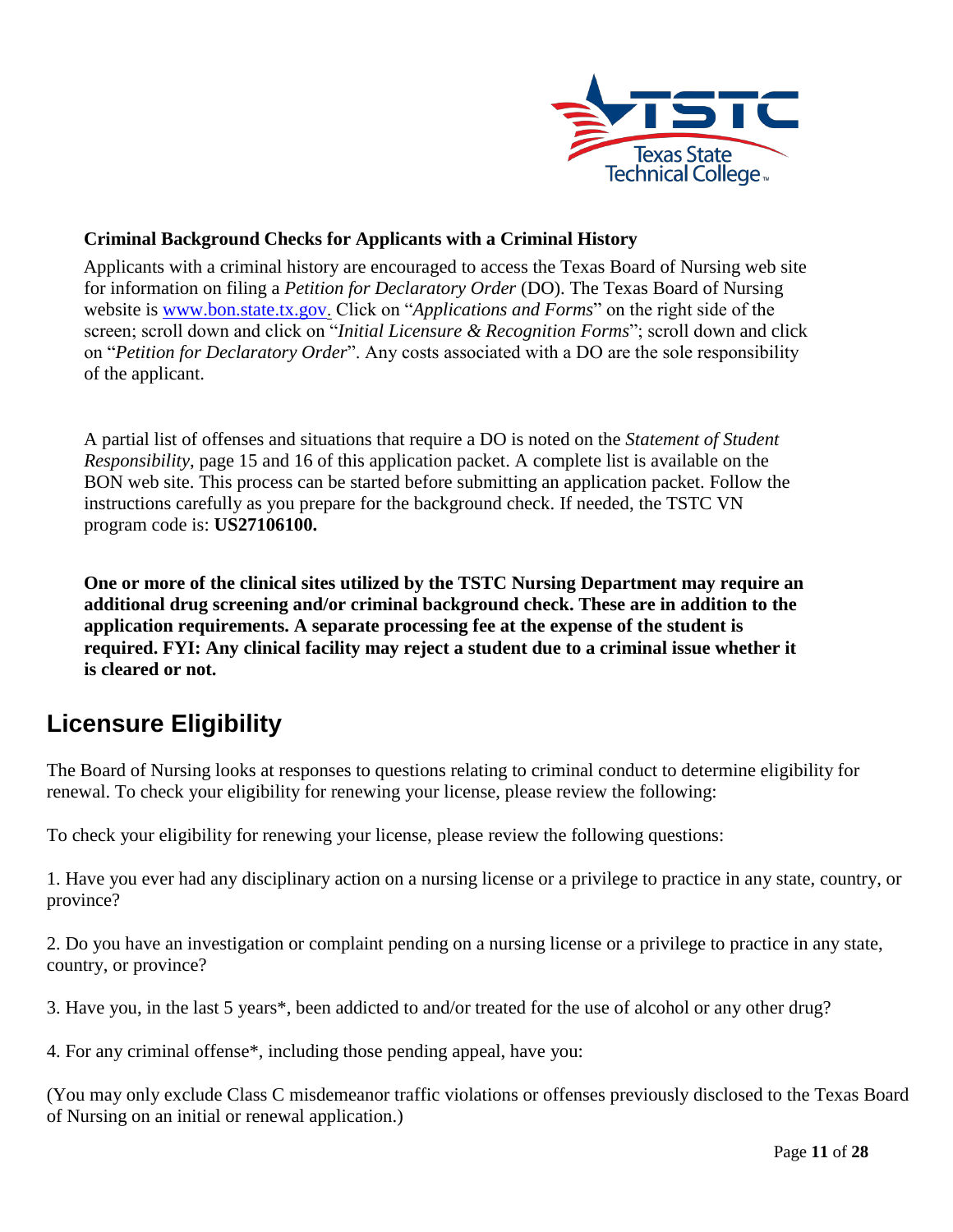been arrested and have a pending criminal charge? been convicted of a misdemeanor? been convicted of a felony? pled nolo contendre, no contest, or guilty? received deferred adjudication? been placed on community supervision or court-ordered probation, whether or not adjudicated guilty? been sentenced to serve jail, prison time, or court-ordered confinement? been granted pre-trial diversion? been cited or charged with any violation of the law? been subject of a court-martial; Article 15 violation; or received any form of military judgment/punishment/action?

**NOTE: Expunged and Sealed Offenses:** While expunged or sealed offense, arrests, tickets, or citations need not be disclosed, it is your responsibility to ensure the offense, arrest, ticket or citation has, in fact, been expunged or sealed. It is recommended that you submit a copy of the Court Order expunging or sealing the record in question to our office with your application. Non-disclosure of relevant offenses raises questions related to truthfulness and character. (See 22 TAC §213.27)

**NOTE: Orders of Non-Disclosure:** Pursuant to Tex. Gov't Code § 552.142(b), if you have criminal matters that are the subject of an order of non- disclosure you are not required to reveal those criminal matters. However, a criminal matter that is the subject of an order of non-disclosure may become a character and fitness issue. Pursuant to Gov't Code chapter 411, the Texas Nursing Board is entitled to access criminal history record information that is the subject of an order of non-disclosure. If the Board discovers a criminal matter that is the subject of an order of nondisclosure, even if you properly did not reveal that matter, the Board may require you to provide information about any conduct that raises issues of character and fitness.

5. Have you ever had any licensing (other than a nursing license) or regulatory authority in any state, jurisdiction, country, or province revoked, annulled, cancelled, accepted surrender of, suspended, placed on probation, refused to renew or otherwise discipline any other professional or occupational license, certificate, nurse aide registration or multistate privilege to practice that you held?

6. Are you currently suffering from any condition for which you are not being appropriately treated that impairs your judgment or that would otherwise adversely affect your ability to practice nursing in a competent, ethical, and professional manner?

7. \*Are you currently the target or subject of a grand jury or governmental agency investigation?

8. \*Are you currently a participant in an alternative to discipline, diversion, or a peer assistance program? (This includes all confidential programs)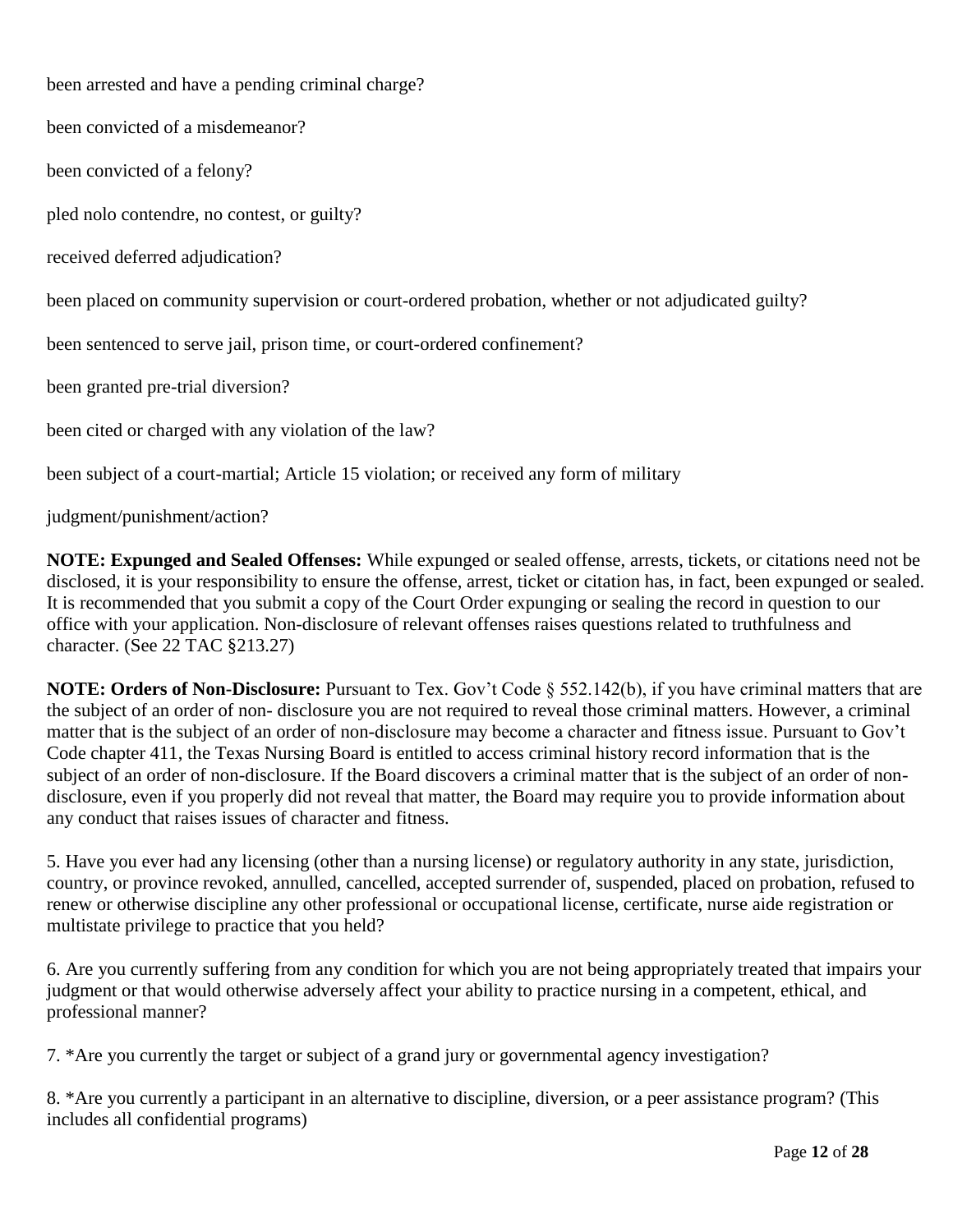**NOTE:** Any positive response will remain confidential and not subject to public disclosure unless required by law.

9. Have you ever been granted the authority to practice nursing in any country, state, province, or territory?

**NOTE:** This does not apply to any nursing license(s) issued by another US state or territory, excluding Puerto Rico. If you were licensed in Puerto Rico, you should be answering yes.

\*Pursuant to the Texas Occupations Code §301.207, information, including diagnosis and treatment, regarding an individual's physical or mental condition, intemperate use of drugs or alcohol, or chemical dependency and information regarding an individual's criminal history is confidential to the same extent that information collected as part of an investigation is confidential under the Texas Occupations Code §301.466.

#### **IF YOU ANSWER "YES" TO ANY OF THE ABOVE, YOU WILL NEED TO GO TO THE TEXAS BOARD OF NURSING WEBSITE FOR MORE INFORMATION ON FILING A** *PETITION FOR A DECLARATORY ORDER***.**

### Clinical Vaccination Requirements-

# CMS Omnibus COVID-19 Health Care Staff Vaccination Rule-

The Centers for Medicare & Medicaid Services (CMS), HHS have revised the requirements that establish COVID-19 vaccination requirements for staff and caregivers at the included Medicare- and Medicaid- certified providers and suppliers. This mandate, which has been upheld by the Supreme Court of the United States will impact the majority of our Clinical Sites available to our students for experiential learning.

Therefore, our students will be directly impacted by the rule and will be required by those clinical partners certified to receive Medicare- and Medicaid- reimbursements to be vaccinated as all of their staff will also be required to meet this expectation. Each entity will apply allowed exemptions to this requirement as they see fit. Additionally, sites not receiving Medicare- and Medicaid- may choose to mandate vaccinations in an effort to maintain continuity in Health Care and protect patients and caregivers.

Exemptions will not be determined by TSTC, each clinical site will establish their policy and expectation as relates to exemptions as well as approval or denial, and we will ensure the process is followed and documented in the students record.

TSTC will meet the requirement of ensuring all students at attendance at clinical meet the requirements to attend clinical as determined by each site in compliance with their entities internal policies and CMS as it applies. TSTC as an entity does not fall under the requirement of CMS and will only work to ensure students enrolled in programs with off campus clinical requirements for experiential learning are compliant with all expectations. If a program does not have an alternative option for completion of clinical requirements and experiential learning the student will not be eligible for acceptance into the program.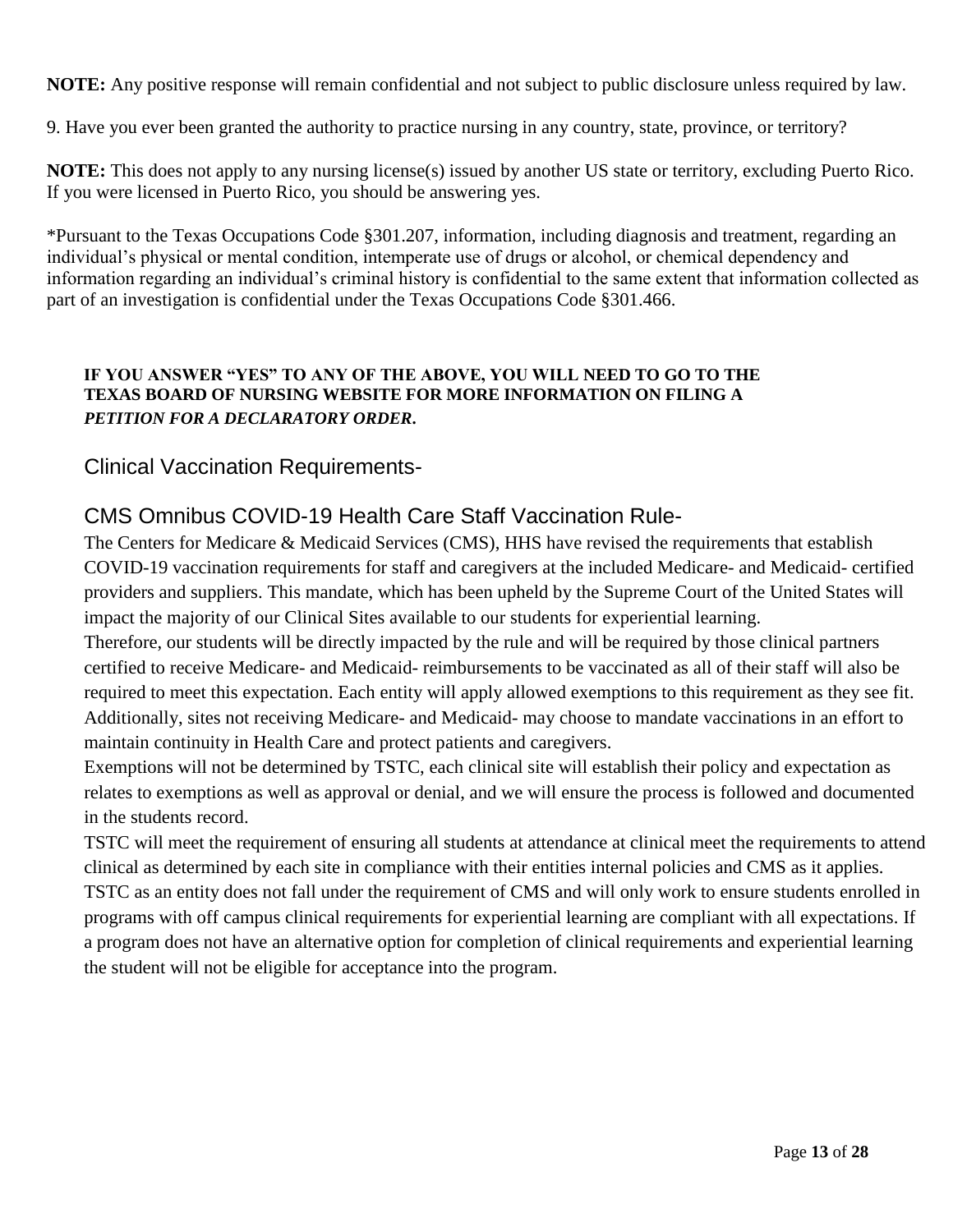# **EXPECTATIONS OF STUDENTS**

Following is an abbreviated list of the expectations of vocational nursing students throughout the program; please read, sign and include in the application packet.

### **Classroom Behavior:**

● Nursing students are adults and are expected to display mature behavior that isfocused on learning during class or lab time.

Students are expected to exhibit honesty in all areas.

• Students are expected to display respect for the college, faculty, staff, and peers at all times.

Students will prepare for class/lab appropriately and submit assignments in the manner and time frame indicated by the faculty.

o Students will not:

o Have ANY electronic devices on your person on or off at any time during class or clinical

o Use profanity or sexually oriented language during class

o Display rude or disturbing facial or hand gestures during class (I.E., eye rolling, sighing, giggling, head-slapping, etc.) that can be interpreted as insulting or disturbing to peers orfaculty

o Work on course assignments, especially for another course, during class

### **Attendance Policies:**

● Students are expected to attend all scheduled online course content, on campus class and lab time and clinical rotations.

Students missing more than three (4) days in a semester will meet with the VNProgram Director and may be dismissed from the program.

Students are expected to complete all online assignments. Time spent in eachassignment can be recorded by the faculty.

Failing to complete assignments or not logging in with adequate time when completingonline assignments will meet with the VN Program Director and may be dismissed from theprogram.

### **Substance Abuse (Drugs or Alcohol)**

Students are expected to refrain from using drugs or alcohol at any time while in the vocational nursing program.

o Random drug testing at the student's expense can be initiated by the faculty if thestudent is suspected to be using during the sixteen (16) months of vocational nursing school.

### **Social Media**

Students are expected to use common sense and discretion when using social media during their time in vocational nursing school.

o Display respect for TSTC, clinical facilities, faculty, staff, peers

o Do not post using foul, obscene, lewd, racist, abusive, threatening, hateful, unlawful material in language or images.

Do not disclose proprietary or confidential information about TSTC, faculty, staff, or other students.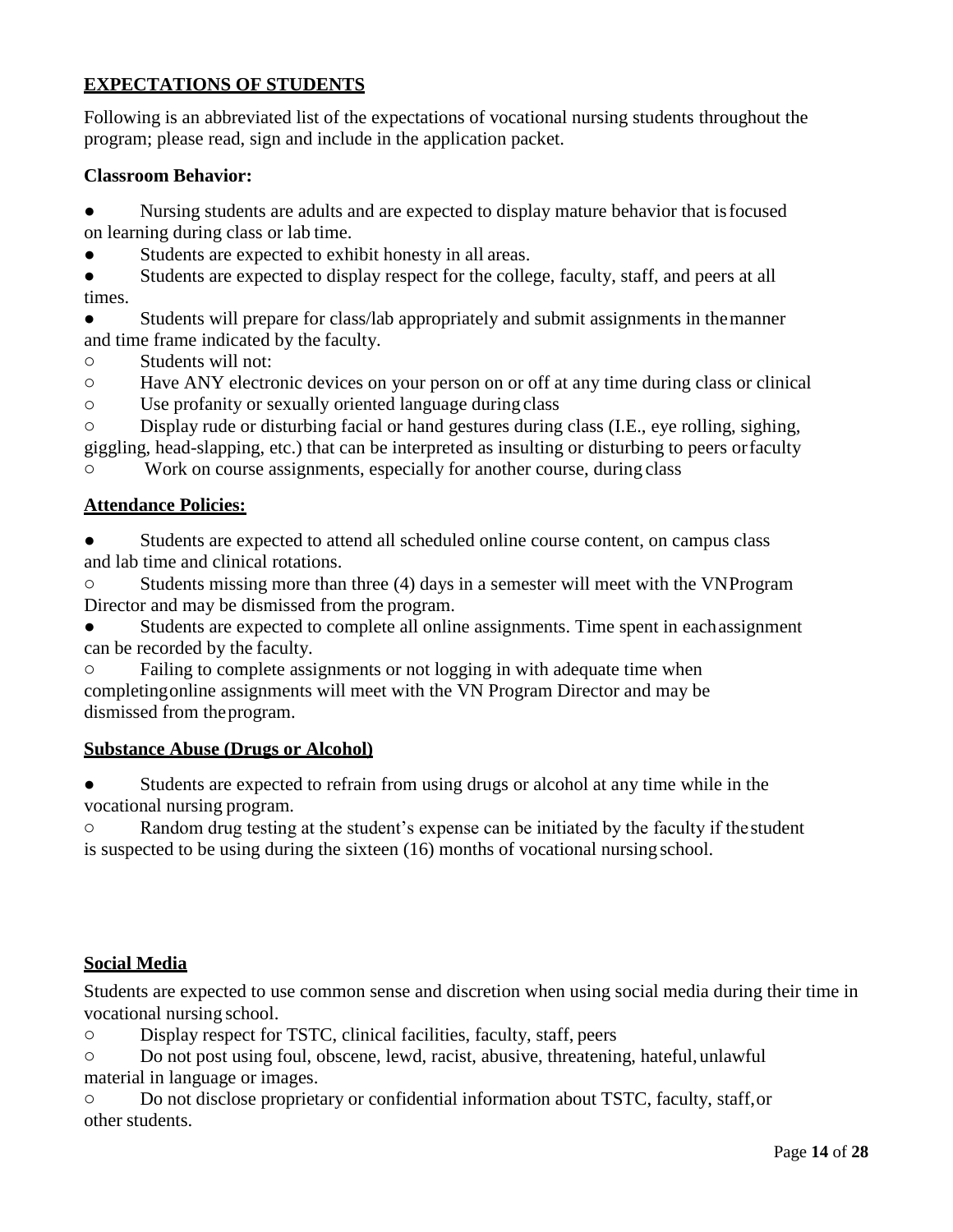- o Do not take pictures of any type while in a clinical facility.
- o Do not violate HIPAA

**Offenses of this nature will result in meeting with the VN Program Director and may result in dismissal from the program.**

**By my signature below, I attest to the fact that I have read and understand the basic expectations of the TSTC Vocational Nursing Program.**

This signed and dated document, Expectations of Students, must be included in the application packet.

Student Printed Name

Signature of Applicant

Date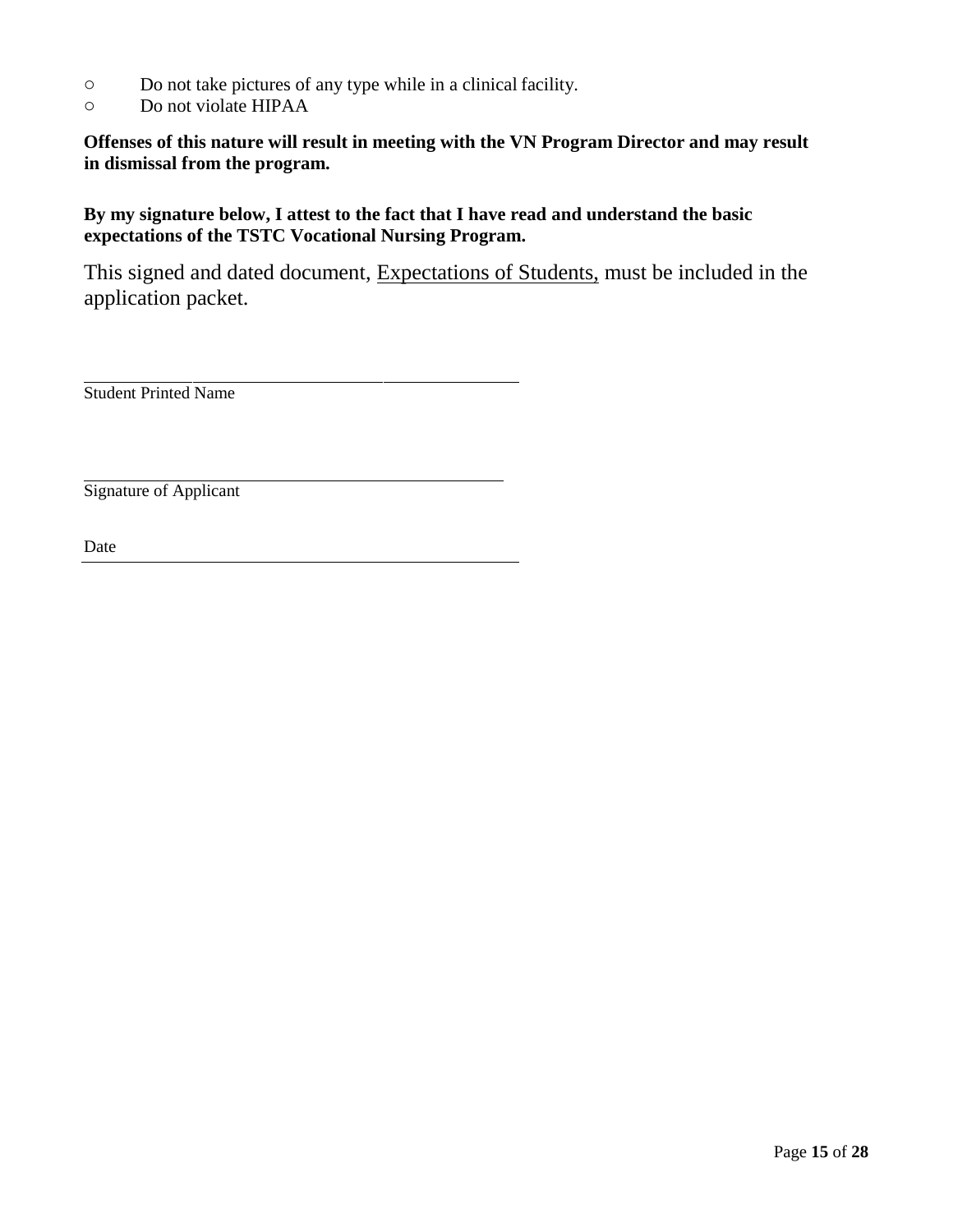

# **Statement of Student Responsibility**

*(Read and initial all items as applicable and sign below)*

- 1.  $\Box$  I acknowledge that the information in this packet contains policies, regulations and procedures in existence at the time this publication went to press. I also acknowledge that TSTC reserves the right to make changes at any time to reflect current Texas Board of Nursing policies, administrative regulations and procedures, and applicable state and federal regulation.
- 2. I understand that this packet is for information purposes only and does not constitute a contract, expressed or implied, between any applicant, student or faculty member and Texas State Technical College.
- 3. Submitting an application for the Vocational Nursing Program, I agree to abide by the admission requirements of the nursing program.
- 4. I accept full responsibility for submitting a complete application packet prior to or by the designated application filing deadline and I understand that I cannot be accepted into the program until I have completed all admission requirements.
- 5. I understand and agree to undergo a criminal background check and mandatory drug screening prior to being allowed to attend a clinical rotation and should I be prevented from attending a clinical rotation at a clinical facility due to findings on my drug screen or criminal background check, I will be dismissed from the Vocational Nursing Program.
- 6. I have not been convicted, adjudged guilty by a court, pled guilty or nolo contendere to any crime in any state, territory or country, whether sentence was imposed, including any pending criminal charges or unresolved arrest (excluding minor traffic violations). This includes expunged offenses and deferred adjudications with or without prejudice of guilt. (Note: DUI's, DWI's and PI's must be reported and are not considered minor traffic violations.)
- 7. I understand that I am responsible for providing my own transportationto clinical sites to fulfill graduation requirements.
- 8. I have no criminal charges pending including unresolved arrests.
- 9. I have never had any licensing authority refuse to issue me a license or ever had a license revoked, annulled, cancelled, accepted surrender of, suspended, placed on probation, refused to renew a professional license or certificate held now or previously and have never been fined, censured, reprimanded or otherwise disciplined.
- 10. Within the last 5 years, I have not been addicted to and/or treated for the use of alcohol or any other drug.
- 11. Within the last 5 years I have not been diagnosed with, treated or hospitalized for schizophrenia and/or psychotic bipolar disorder, paranoid personality disorder, antisocial personality disorder or borderline personality disorder.
- 12. I understand that withholding or giving false information on this application will make me ineligible for admission to or continuation in the TSTC-Harlingen nursing program.
- 13. I understand that I must receive a Letter of Acceptance from the Department of Nursing before being registered for nursing courses.

14. If accepted to the program, I agree to abide by the rules and regulations for the program as outlined in the TSTC-HARLINGEN Vocational Nursing student handbook.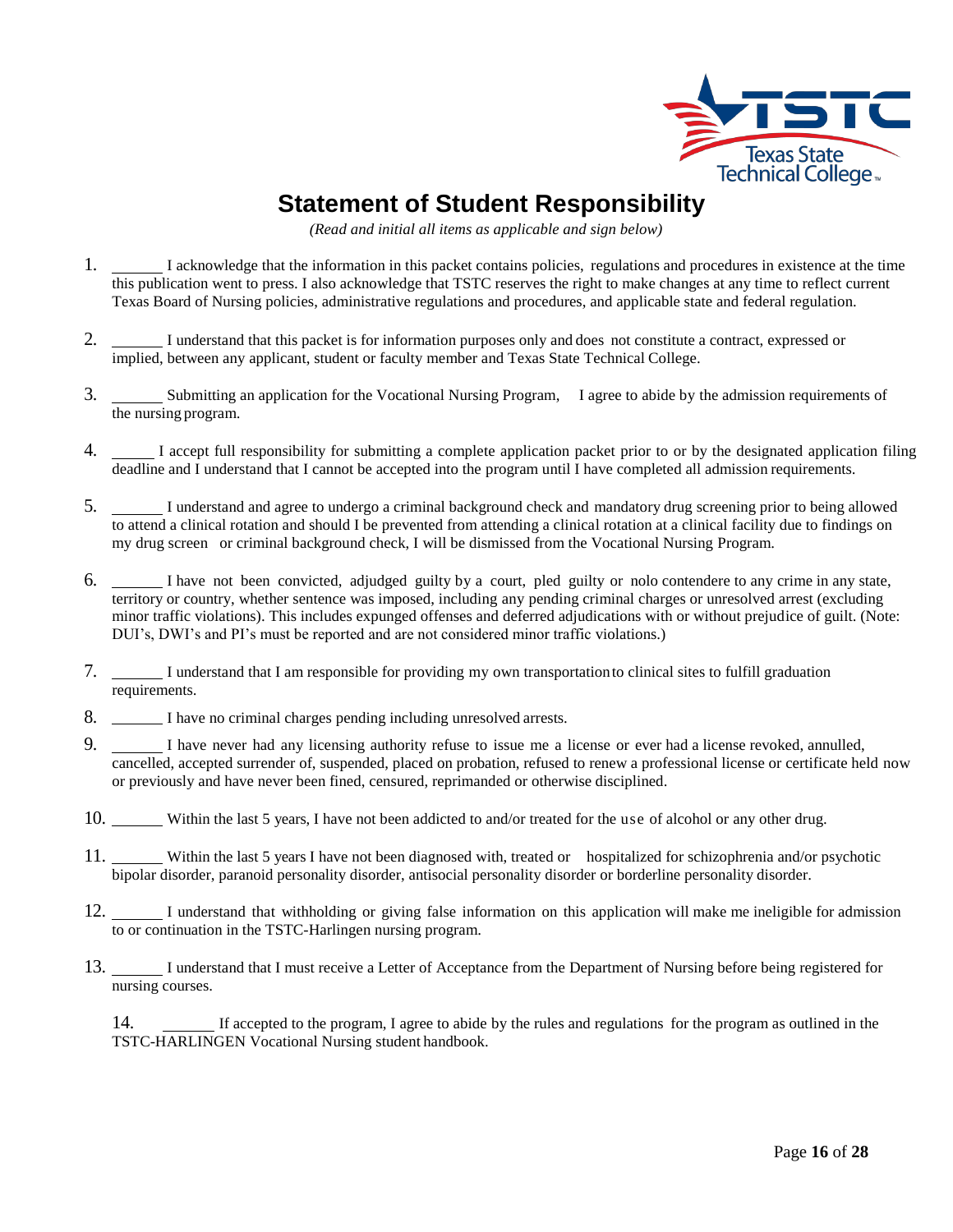- 15. \_\_\_\_\_I understand the Non-Progression Policy- Grades- Students scoring less than 80 %( B) As a final course average on all nursing courses will not progress to the next level or graduate the program. Should a student fail a course, student will be required to reapply and repeat the program in FULL. If students fail more than two courses with less than an 80% they will be dismissed from the program. Readmission to the TSTC VN program will not be allowed in this case.
- 16. \_\_\_\_\_I understand: Students who are selected for the Vocational Nursing Program will be required to attend two mandatory orientation sessions prior to the beginning of the program. (Alternates must attend mandatory orientation.)Dates on acceptance letter.

#### **\*\*Failure to attend and arrive on time will result in forfeiture of space in the program\*\*\*Keep dates from acceptance letter for your reference.**

17.\_\_\_\_\_ I understand that students are required to have Accident Insurance, Needle stick Insurance and Malpractice insurance and immunizations and Physical form up to date and valid throughout the entire program. Students will pay the Insurance fees each semester at the TSTC cashiers and bring proof prior to the first day of class each semester.

18.\_\_\_\_\_ I understand Mastery levels for each semester are progressive with the goal of every student achieving a minimum proficiency level of 8 before graduation. This level reflects a high probability of success on the NCLEX-PN. Students failing to achieve the minimum mastery level in semesters two and three will be dismissed from the program and will have to reapply for the next cohort. Students not achieving a mastery level of 8 at the end of semester four will not receive an Affidavit of Graduation. The benchmark for Level II is a minimum mastery level 2. Level III minimum mastery level is 5, and Level IV minimum mastery level is 8.Assignments in each course during Levels II, III, and IV are designed to give students the tools and experience to confidently meet the mastery levels and pass the NCLEX-PN on their first attempt.

19. I understand the Non-Progression Policy- Attendance and Absences.

Attendance and Absences - TSTC VN Program Policy has a minimum numbers of hours that must be completed prior to completion of the VN Program. There are a maximum number of absences that a student can obtain.

Classroom: A total of nine (6) unexcused absences per program with no more than three (2) absences per semester.

Clinical: Clinical unexcused absences cannot exceed 12 hours in Semester II, III,IV or the student WILL be dropped from the Vocational Nursing Program and to reapply and repeat program in full.

20. I acknowledge that I have read and understand the *TITLE 22; PART 11; CHAPTER 217, RULE §217.12*  pertaining to Unprofessional conduct. [http://texreg.sos.state.tx.us/public/readtac\\$ext.TacPage?sl=T&app=9&p\\_dir=N&p\\_rloc=133132&p\\_tloc=](http://texreg.sos.state.tx.us/public/readtac%24ext.TacPage?sl=T&app=9&p_dir=N&p_rloc=133132&p_tloc&p_ploc=1&pg=2&p_tac&ti=22&pt=11&ch=217&rl=11)

 $&p_p$  ploc= $1&p_p$ = $2&p_p$ \_tac= $&t$ ti= $22&p_t=11&c_h=217&r_l=11$ 

21. I acknowledge that I have read and understand the *PART I; CHAPTER 97, SUBCHAPTER B; RULE §97.64 and 97.65* pertaining to required Immunization[s.](https://texreg.sos.state.tx.us/public/readtac%24ext.TacPage?sl=R&app=9&p_dir&p_rloc&p_tloc&p_ploc&pg=1&p_tac&ti=25&pt=1&ch=97&rl=64) [https://texreg.sos.state.tx.us/public/readtac\\$ext.TacPage?sl=R&app=9&p\\_dir=&p\\_rloc=&p\\_tloc=&p\\_plo](https://texreg.sos.state.tx.us/public/readtac%24ext.TacPage?sl=R&app=9&p_dir&p_rloc&p_tloc&p_ploc&pg=1&p_tac&ti=25&pt=1&ch=97&rl=64)  $c = \&pg = 1 \&p$  tac= $\&t = 25 \&pt = 1 \&ch = 97 \&r = 64$ 

22. \_\_\_\_\_ I acknowledge that I have read and understand the provisions of TSI and ATITEAS<sup>®</sup> version 6 testing.

23. I am responsible for notifying the appropriate department/personnel of changes inmy current contact information.

24. \_\_\_\_\_I consent to TSTC releasing my confidential health information that includes any and all of the following requested from our agencies and facilities TSTC has affiliation agreements with. All Immunizations and dates received, BLS certification and expiration dates, Drug screen results, Criminal background check result graduation dates. By checking the box you understand and consent to TSTC releasing this information to all agencies that request this information. If you do not consent to this information being released please email me at hmsauceda@tstc.edu.

25. \_\_\_\_ I understand and agree that I will have all required immunizations and submit proof of immunizations obtained. You may submit a copy of your immunization card that is legible. Or you may also use the form that is attached. Print out and have your medical provider fill out, sign and attach to the application upon submission. All immunizations must be current and complete prior to the first day of class.

According to the Texas Department of State Health Services and Texas Administrative Code (TAC) 97.62 immunization exclusions are allowable on an individual basis for medical contraindications, active duty with the armed forces of the United States, and reasons of conscience, including religious belief.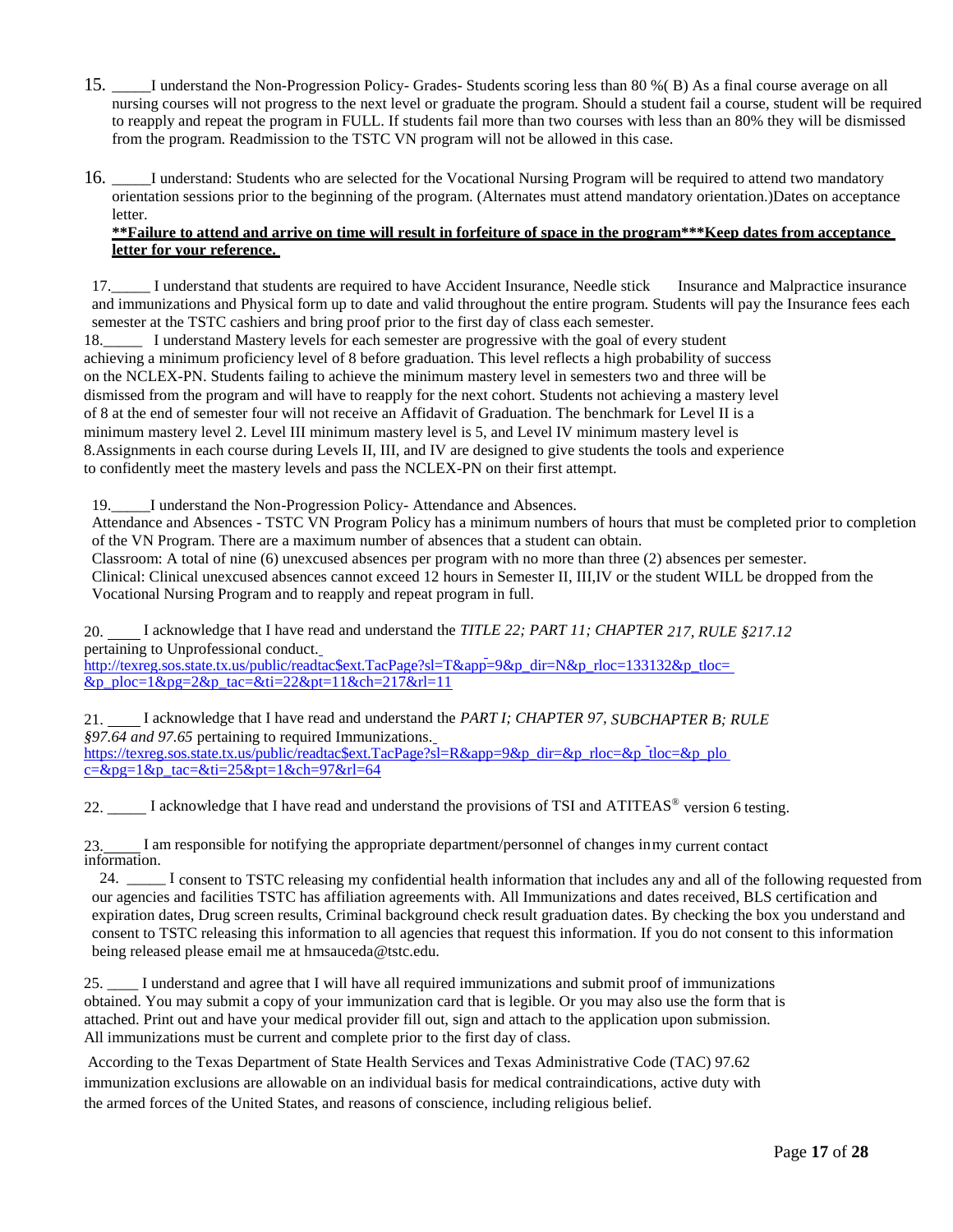Additional information and compliance instructions can be found at <https://www.dshs.texas.gov/immunize/> under *School Requirements*

25. \_\_\_\_ I have retained a copy of this entire application packet for my personalrecords.

**Please note that items # 8, 9, 10 and 11 are required by the Texas Board of Nursing to determine eligibility for licensure by examination. If applicant is unable to initial these items it is strongly encouraged that you submit a petition for "Declaratory Order" to the Texas Board of Nursing prior to submitting this application. For information or guidance in this process to determine eligibility for licensure by examination, contact the Texas Board of Nursing at 512-305-7400 or go to the website [www.bon.state.tx.us.](http://www.bon.state.tx.us/)**

(Printed name) (Date)

(Signature)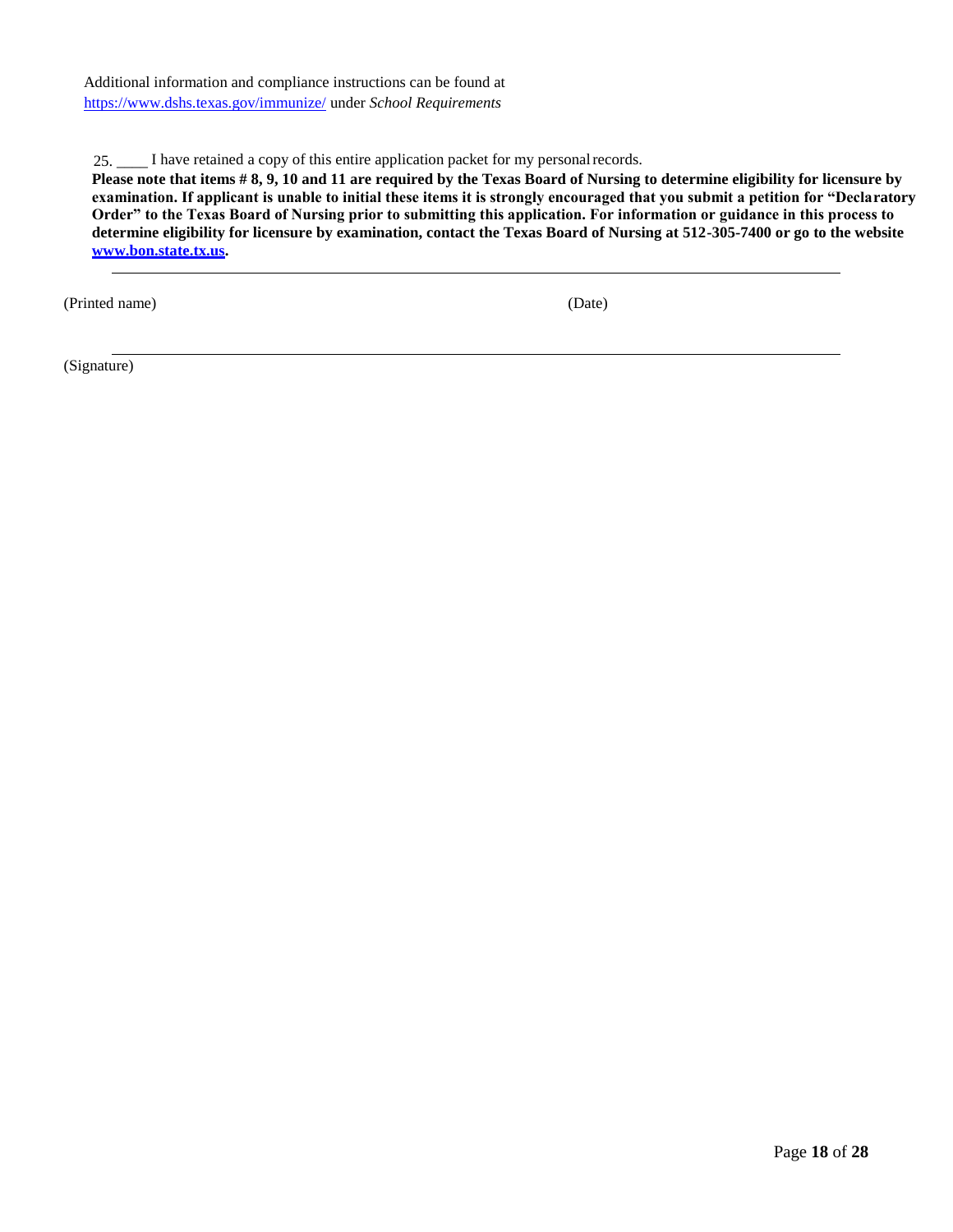

# **Statement of Understanding**

In accordance with the Texas Department of Health, Rule 97.63, section 2, all nursing applicants "shall show acceptable evidence of vaccination prior to entry, attendance, or transfer….to an institution of higher education.

I, understand that as an applicant for the nursing program at Texas State Technical College Harlingen, I must have and show proof of, in addition to the childhood vaccinations, Varicella, MMR, Tetanus, Hepatitis A series, Hepatitis B series, TB skin test (PPD), Healthcare Provider CPR, by or on the date of the mandatory information meeting.

If selected for admission to this program I will at all times conduct myself in accordance with the rules and regulations of the College, Program and its clinical affiliates. I certify that the information in this application is complete and correct and understand that the submission of false information is grounds for rejection of my application, withdrawal of any offer of acceptance, cancellation of enrollment, or appropriate disciplinary action. I certify that I can perform the essential eligibility requirements for participation in clinical nursing with or without reasonable modifications to rules, policies, or practices, the removal architectural, communication, or transportation barriers, or the provision of auxiliary aids and services as described in the information packet. I understand that I am responsible for providing my own transportation to clinical sites to fulfill graduation requirements. I hereby grant permission to TSTC-HARLINGEN to verify any and all information submitted/stated.

I understand that my acceptance to any nursing program is only conditional, until such time as I have cleared a criminal background/security clearance screening with the TEXAS Board of Nursing.

# **Essential Function Standards: Physical Capacity Requirements**

I understand that as a Vocational Nursing student in the VN Program, I may be required to work under the following conditions/circumstances and I must possess the following abilities: Have a High school diploma or GED

Ability to communicate verbally via telephone

Ability to lift and carry up to 50 lbs

Ability to interpret written and oral forms of instructions

Ability to use good judgment and remain calm in high stress situations

Ability to work effectively throughout an entire work shift

Ability to read small print

Ability to read and understand English language manuals

Ability to interview/communicate with patients and family members

Ability to document legibly relevant information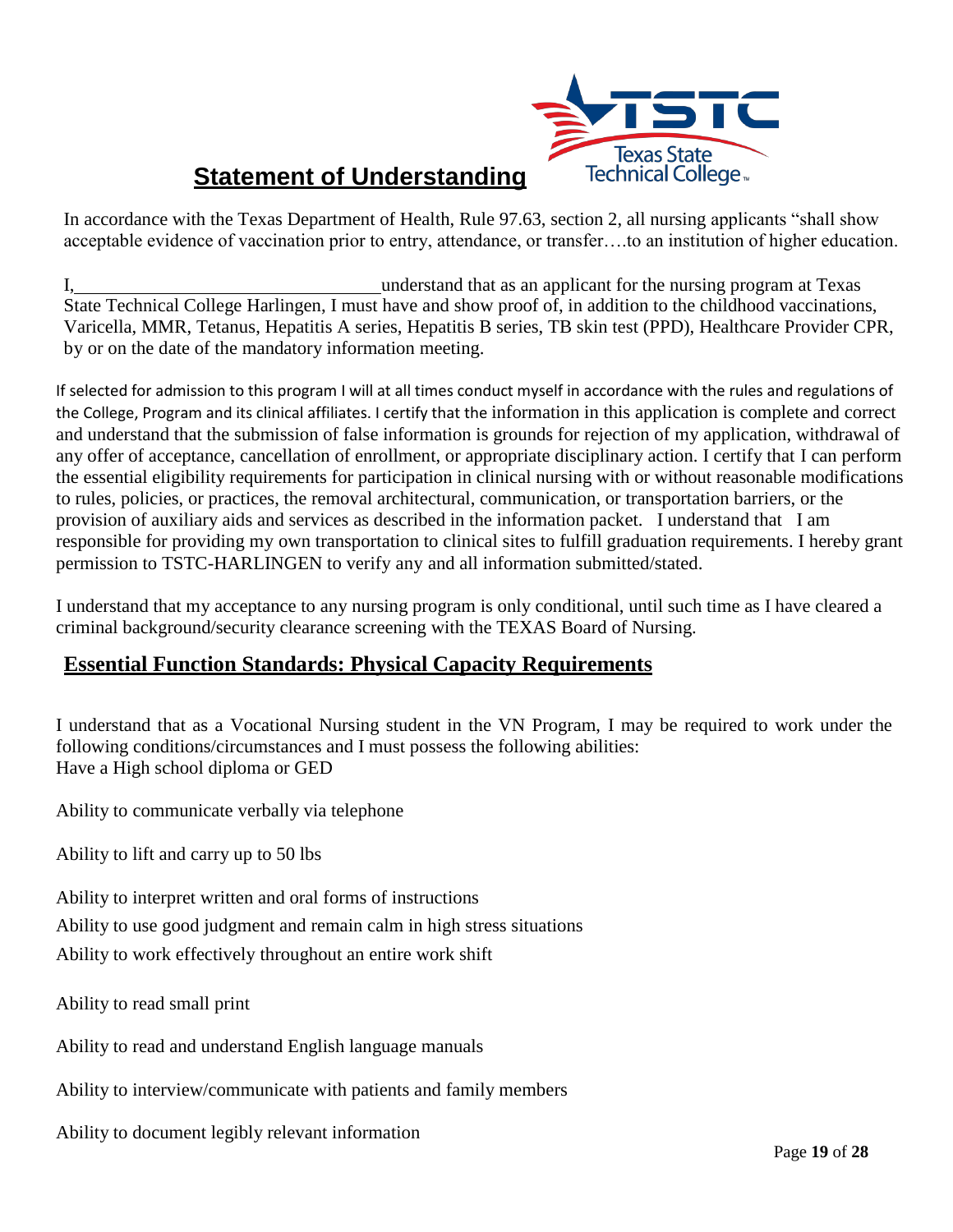Ability to converse in English with co-workers and hospital staff

Demonstrate good manual dexterity sufficient to perform all tasks as related to highest quality patient care

Ability to bend, stoop and crawl in confined spaces

Ability to tolerate being on your feet for  $8 - 12$  hours a day

Ability to work in low light, confined spaces and other dangerous environments

Ability to pass a physical examination administered by a physician or nurse practitioner upon request from the Clinical facilities and or program Director. All Physicals are valid for one year.

Provide record of current up to date immunization records before acceptance into the program.

Successful completion of the American Heart Association Healthcare Provider CPR upon acceptance into the program and status must remain valid throughout the entire year. .

Provide record of current accident, needle stick and liability insurance upon acceptance into the program and present proof every semester on the first day of class. .

I understand that the above physical standards are required for admission to these programs. I hereby certify that I possess these physical abilities. I understand that if I am later found to be limited in these areas of physical ability or if I have purposefully misrepresented my abilities to gain admission to a program, I may be dismissed from that program by decision of the Program Chair.

Prospective Student Signature Date

Program Chair/Faculty Date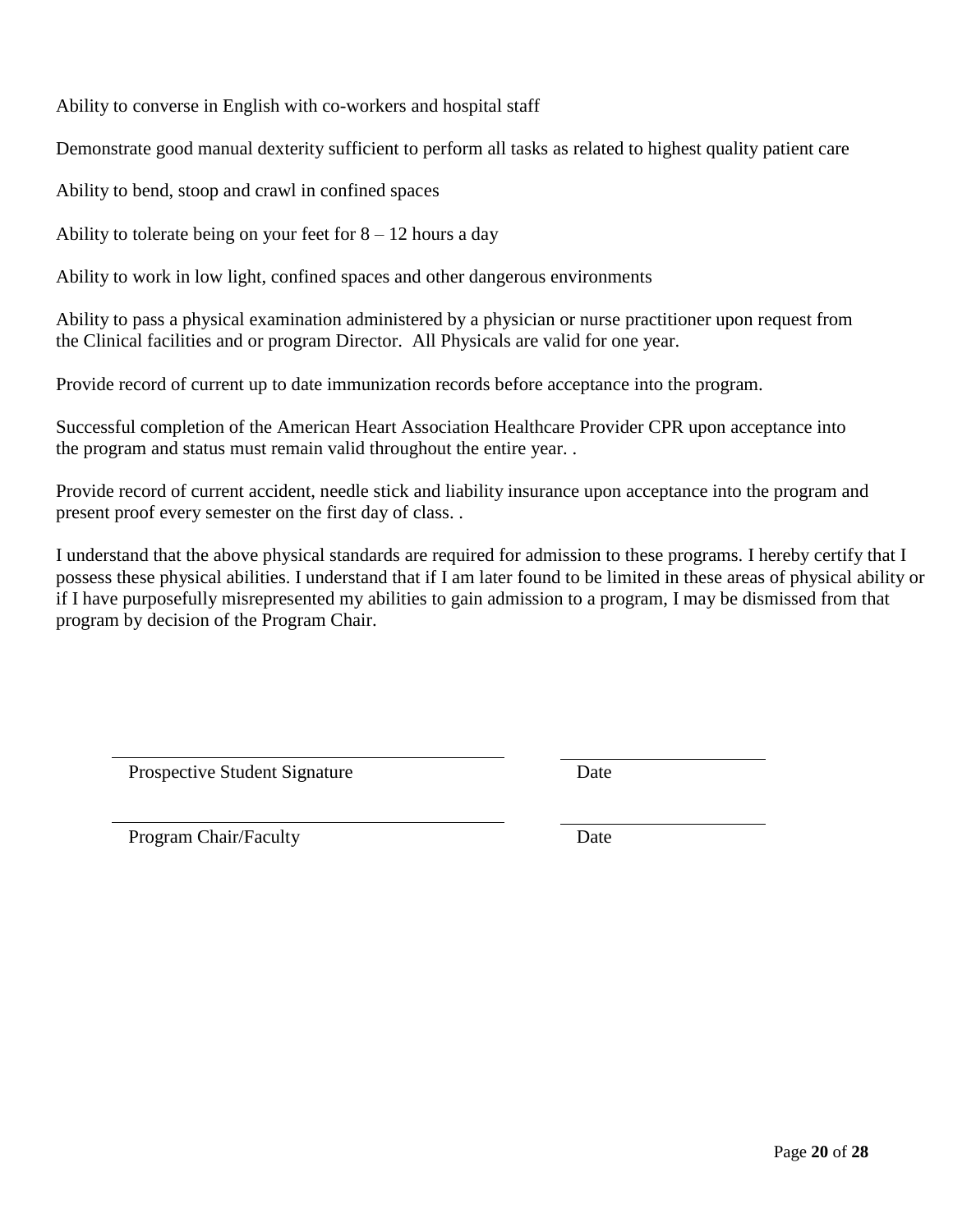

# **Documenting History of Illness: Varicella (Chickenpox**)

*This form summarizes the "Exceptions to Immunization Requirement (Verification of Immunity/History of Illness)" incorporated in Title 25 Health Services §97.65 of the Texas Administrative Code (TAC).*

Section §97.65 of the TAC states, "A written statement from a parent (or legal guardian or managing conservator), school nurse, or physician attesting to a child's/student's positive history of varicella disease (chickenpox), or of varicella immunity, is acceptable in lieu of a vaccine record for that disease (see form at<http://www.dshs.state.tx.us/immunize/docs/c->9.pdf)." School nurses may also write a statement to record cases of chickenpox that they see. The school will make and keep copies of any reports proving chickenpox illness or the results of any serologic tests given as proof of immunity. The original should be given back to the parent or guardian. If a parent or guardian cannot give the history of disease, or if serologic proof is not available, the varicella vaccine requirement must be met.

#### **Proof of having had chickenpox disease can be proved by:**

1. Serologic blood confirmation of varicella immunity.

2. A written report from a doctor, school nurse, or the parent or guardian of the childor student using words like:

| This is to prove that |           | had chickenpox |
|-----------------------|-----------|----------------|
| on or                 | $\lambda$ |                |

*(Name of Student)*

about and does not need a Varicella vaccine.

*(month / day / year)*

(Signature)

(Relationship to student)

(Date)

Visit our website at: [www.immunizetexas.com](http://www.immunizetexas.com/) Texas Department of State Health Services Immunization Unit Stock No. C-9 Revised 11/2016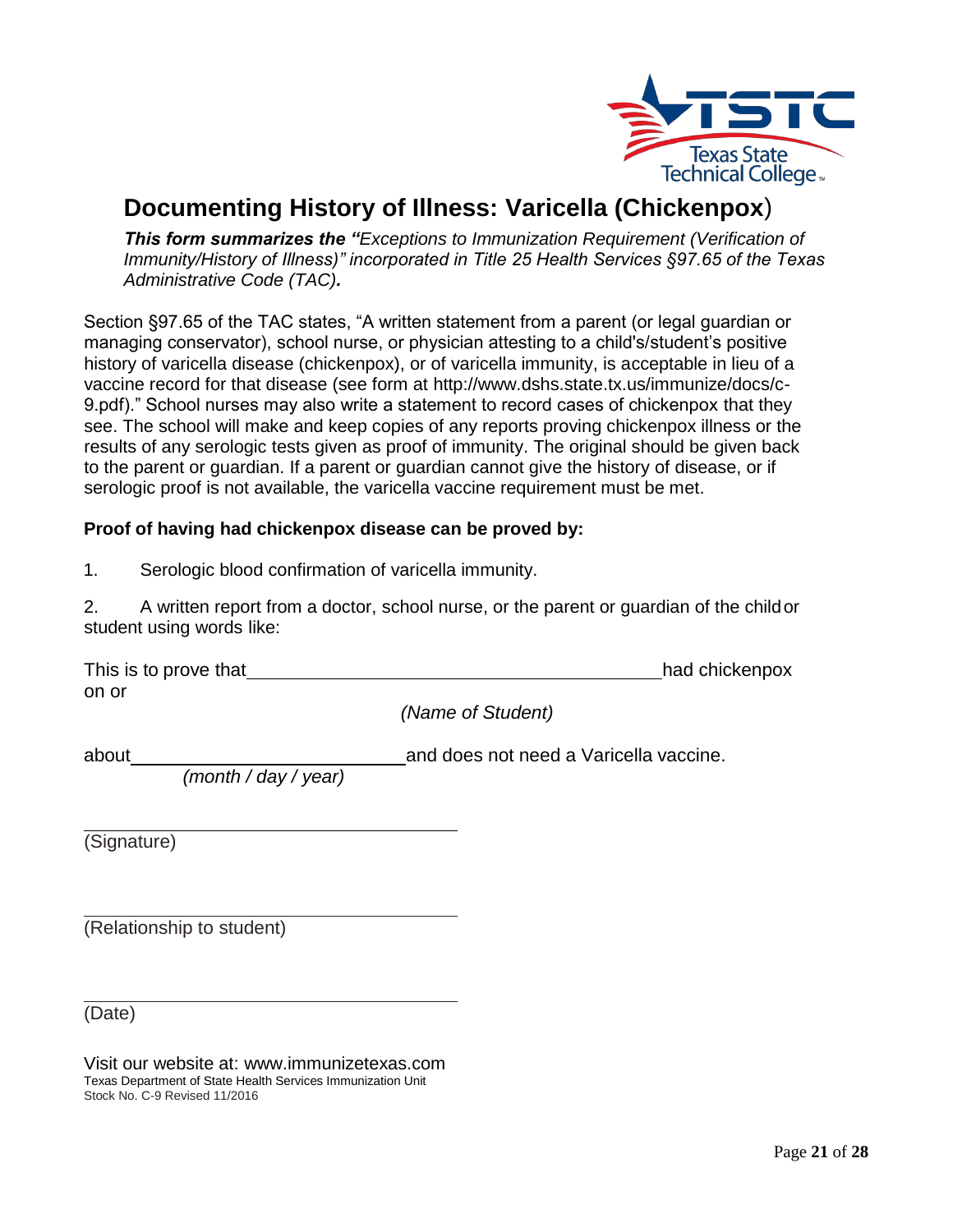# **Documentación del historial de enfermedad: Varicela (***Chickenpox***)**

#### *Este formulario resume las "Excepciones al Requisito de Inmunización (Verificación de inmunidad/Historial de la enfermedad)" incorporadas en el Título 25, Servicios de Salud, Sección §97.65 del Código Administrativo de Texas (TAC).*

La Sección §97.65 del TAC estipula: "Una declaración firmada de uno de los padres (o tutor legal, o padre con la custodia principal), o la enfermera de la escuela o un médico, la cual dé fe de que el niño o estudiante tiene un historial positivo de enfermedad de la varicela (*chickenpox*), o tiene inmunidad a la varicela, es aceptable en lugar de un registro de la vacuna contra esta enfermedad (vea el formulario en

[http://www.dshs.state.tx.us/immunize/docs/c-9.pdf\)."](http://www.dshs.state.tx.us/immunize/docs/c-9.pdf)) Las enfermeras de la escuela también pueden hacer una declaración por escrito para registrar los casos de varicela que vean. La escuela hará y guardará copias de cualquier informe que demuestre que se ha tenido la enfermedad de la varicela o de los resultados de cualquier análisis serológico que se hayan entregado como prueba de inmunidad. El original debe regresarse al padre o tutor. Si el padre o tutor no pueden proporcionar el historial de enfermedad, o no cuentan con evidencia serológica disponible, el requisito de vacunación contra la varicela debe cumplirse.

#### **Se puede probar que se ha tenido la enfermedad de la varicela mediante:**

1. Confirmación serológica sanguínea de inmunidad a la varicela.

2. Un informe por escrito de un médico, enfermera de la escuela, o uno de lospadres o tutor del niño o estudiante, que diga algo como lo siguiente:

| Por este medio demuestro que<br>en esta |                         | tuvo varicela |
|-----------------------------------------|-------------------------|---------------|
|                                         | (Nombre del estudiante) |               |
| Fecha o en una fecha aproximada         |                         |               |
| nonecesita la<br>ño)                    |                         | (mes/dia/     |
| vacuna contra la varicela."             |                         |               |
| (Firma)                                 |                         |               |
| (Relación con el estudiante)            |                         |               |

(Fecha)

Visite nuestro sitio web en: [www.immunizetexas.com](http://www.immunizetexas.com/) Texas Department of State Health Services Immunization Unit Stock No. C-9 Revised 11/2016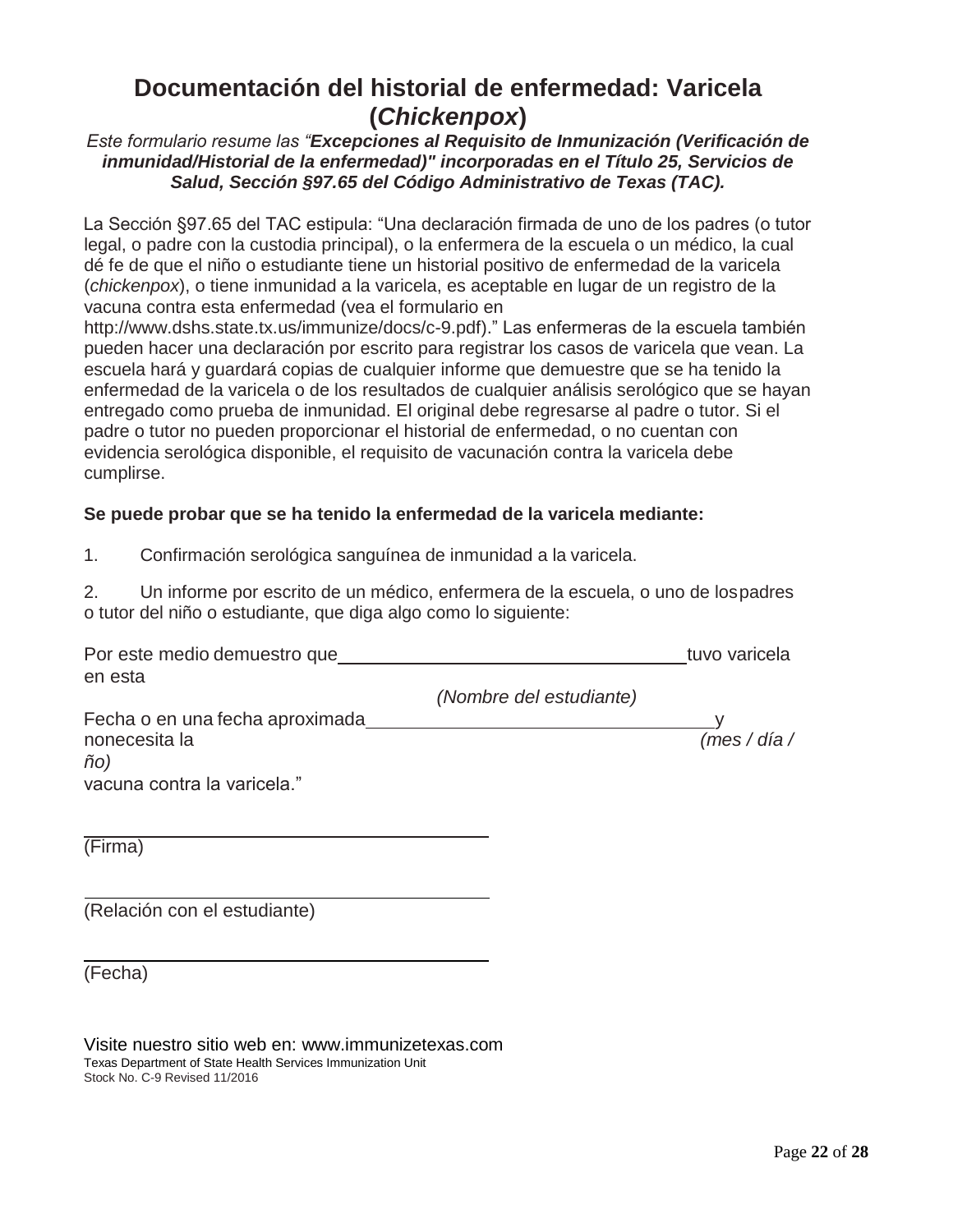

#### Complete in **black ink only**. Write legibly. TSTC VN Program not responsible for misinformation submitted to the Texas Board of Nursing due to illegible handwriting

# **Check the campus of which application is being made: Harlingen**

\*See TSTC website, [www.tstc.edu](http://www.tstc.edu/) for the degree plan of the Vocational Nursing program.

| First                                                                                                                                                                                                                                         | Middle | Last                                           |     | Maiden       |                          |
|-----------------------------------------------------------------------------------------------------------------------------------------------------------------------------------------------------------------------------------------------|--------|------------------------------------------------|-----|--------------|--------------------------|
| <b>Mailing</b>                                                                                                                                                                                                                                |        |                                                |     |              |                          |
| Address: Number & Street or PO Box                                                                                                                                                                                                            |        | City                                           |     | <b>State</b> | Zip                      |
| Physical Address (if different from                                                                                                                                                                                                           |        |                                                |     |              |                          |
| Texas County of Residence: Country of<br>Citizenship: 2000                                                                                                                                                                                    |        |                                                |     |              |                          |
| Birth: 2008 - 2012 - 2012 - 2013 - 2014 - 2015 - 2016 - 2017 - 2018 - 2019 - 2014 - 2016 - 2017 - 2018 - 2019                                                                                                                                 |        |                                                |     |              |                          |
| Home Phone: Cell Phone: Cell Phone:<br>$\Box$ N                                                                                                                                                                                               |        |                                                |     |              | Text: $\triangleright$ Y |
| E-mail Address: (Must be                                                                                                                                                                                                                      |        |                                                |     |              |                          |
| In case of emergency<br>$\text{notify:}\n$                                                                                                                                                                                                    |        | (Do not use a high school (isd) email address) |     |              |                          |
|                                                                                                                                                                                                                                               | Name   |                                                |     | Relationship |                          |
| Address: <u>Address:</u> Address: Address: Address: Address: Address: Address: Address: Address: Address: Address: Address: Address: Address: Address: Address: Address: Address: Address: Address: Address: Address: Address: Addr<br>Phone: |        |                                                |     |              |                          |
| Number & Street                                                                                                                                                                                                                               | City   | <b>State</b>                                   | Zip |              |                          |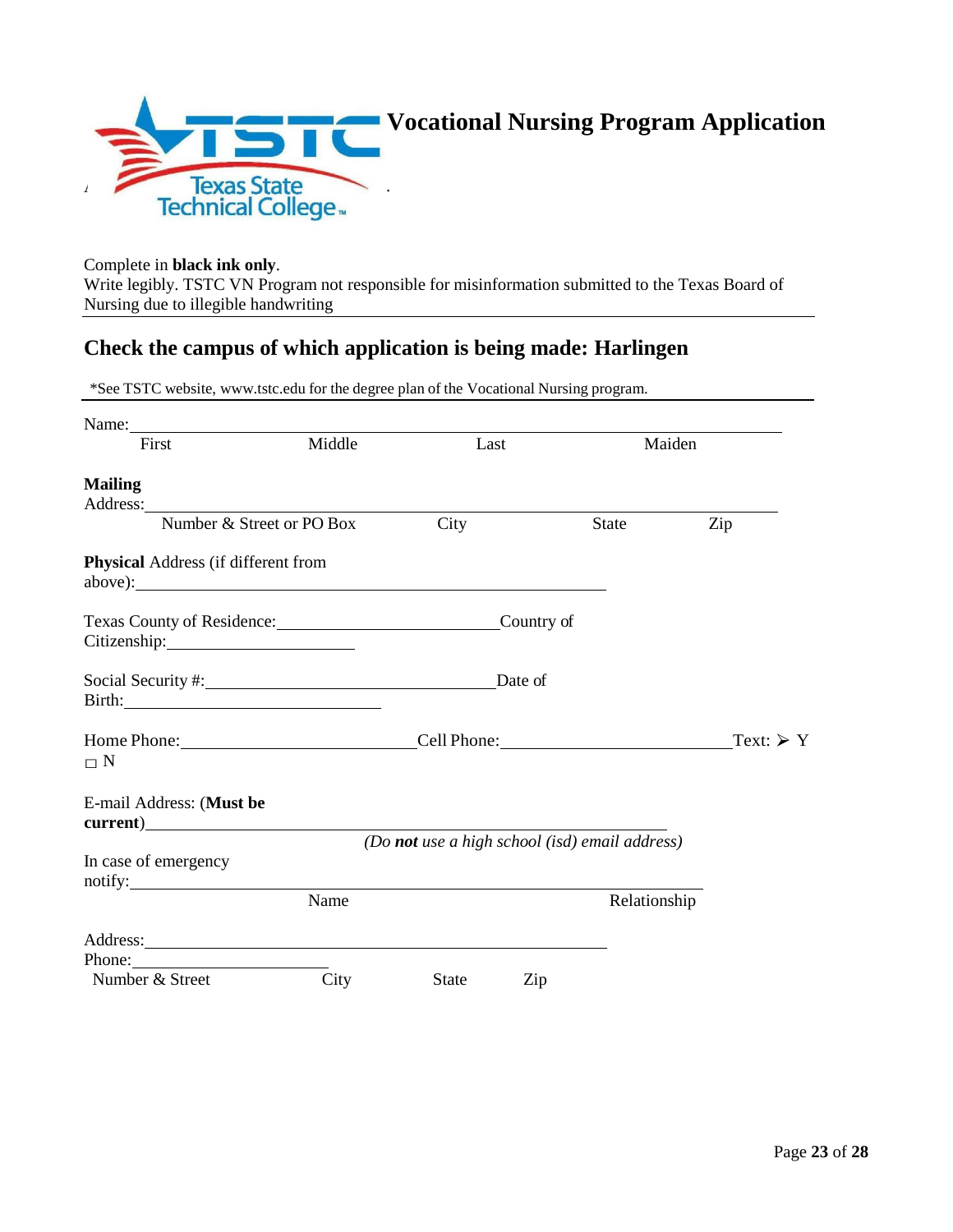# **Education**

|      |                                                             | <b>GED</b>                                                                                                                                                                                                                                                                                                                                                                                                                     |
|------|-------------------------------------------------------------|--------------------------------------------------------------------------------------------------------------------------------------------------------------------------------------------------------------------------------------------------------------------------------------------------------------------------------------------------------------------------------------------------------------------------------|
|      |                                                             |                                                                                                                                                                                                                                                                                                                                                                                                                                |
|      |                                                             | N <sub>0</sub>                                                                                                                                                                                                                                                                                                                                                                                                                 |
|      |                                                             |                                                                                                                                                                                                                                                                                                                                                                                                                                |
|      |                                                             |                                                                                                                                                                                                                                                                                                                                                                                                                                |
| City | Dates To/From                                               | Degree                                                                                                                                                                                                                                                                                                                                                                                                                         |
|      |                                                             |                                                                                                                                                                                                                                                                                                                                                                                                                                |
|      |                                                             |                                                                                                                                                                                                                                                                                                                                                                                                                                |
|      |                                                             |                                                                                                                                                                                                                                                                                                                                                                                                                                |
|      |                                                             |                                                                                                                                                                                                                                                                                                                                                                                                                                |
|      |                                                             |                                                                                                                                                                                                                                                                                                                                                                                                                                |
|      |                                                             |                                                                                                                                                                                                                                                                                                                                                                                                                                |
|      |                                                             |                                                                                                                                                                                                                                                                                                                                                                                                                                |
|      | Number                                                      | Date                                                                                                                                                                                                                                                                                                                                                                                                                           |
|      |                                                             |                                                                                                                                                                                                                                                                                                                                                                                                                                |
|      |                                                             |                                                                                                                                                                                                                                                                                                                                                                                                                                |
|      |                                                             |                                                                                                                                                                                                                                                                                                                                                                                                                                |
|      | <b>Professional Licenses or Certifications</b><br>Issued By | Did you graduate from high school or have a GED: ____________High School<br>Name of high school: Vear graduated or received<br>Have you previously attended a technical school, college, or university: Yes Yes<br>Have you ever attended a nursing program? Ves No<br>If you answered "Yes" to the above question(s), list all schools of higher learning that you have attended:<br>2. $\overline{\phantom{a}1}$<br>3.<br>4. |

# **Work Experience**

| Begin with most recent:         |  |
|---------------------------------|--|
| 1. Name of<br>Company: Company: |  |
|                                 |  |
|                                 |  |
|                                 |  |
| Nature of Job Duties:           |  |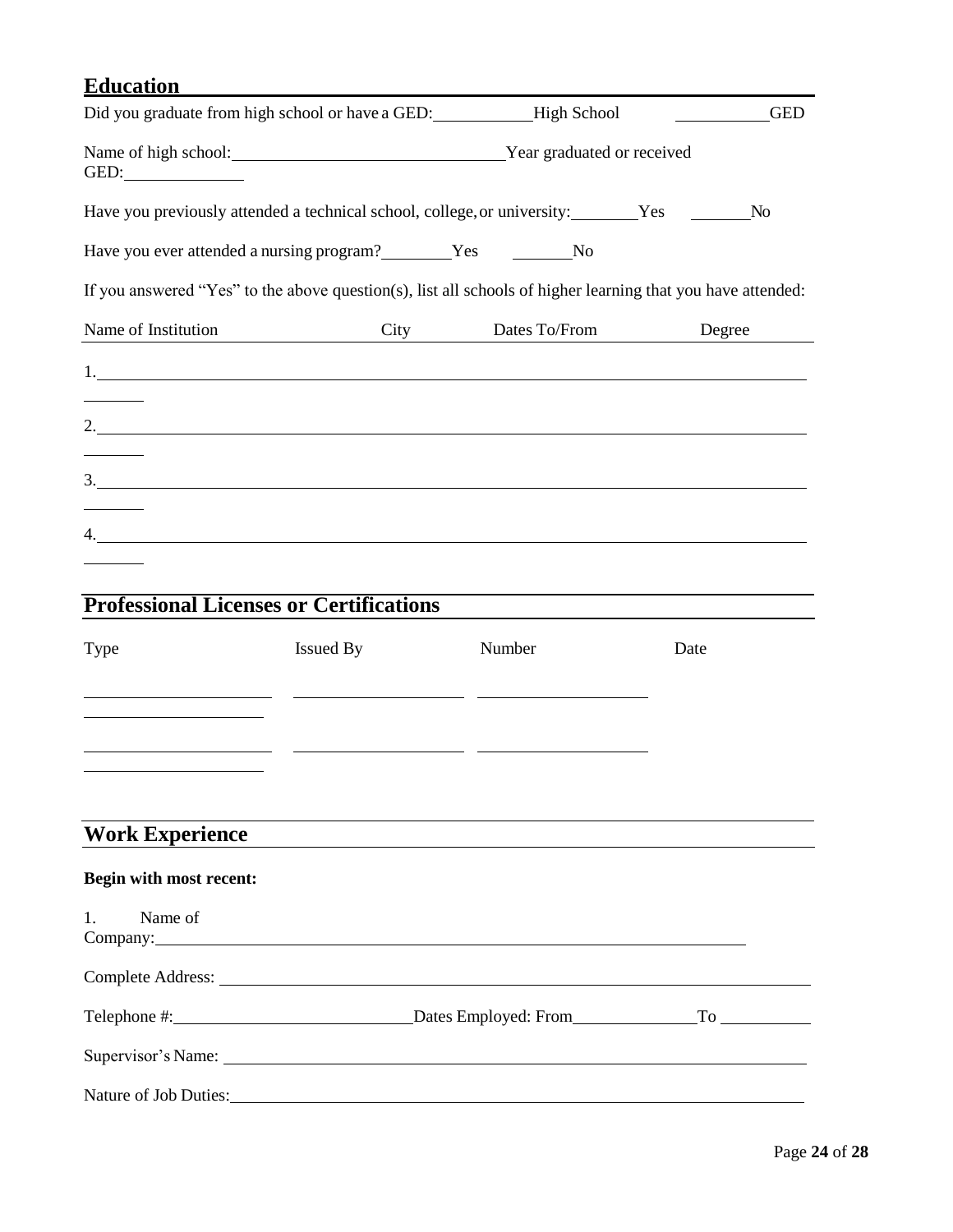| 2. Name of                                                                                                                                                                                                                                   |                                                             |  |
|----------------------------------------------------------------------------------------------------------------------------------------------------------------------------------------------------------------------------------------------|-------------------------------------------------------------|--|
|                                                                                                                                                                                                                                              |                                                             |  |
|                                                                                                                                                                                                                                              |                                                             |  |
|                                                                                                                                                                                                                                              |                                                             |  |
| Nature of Job Duties: 1988 and 2008 and 2008 and 2008 and 2008 and 2008 and 2008 and 2008 and 2008 and 2008 and 2008 and 2008 and 2008 and 2008 and 2008 and 2008 and 2008 and 2008 and 2008 and 2008 and 2008 and 2008 and 20               |                                                             |  |
|                                                                                                                                                                                                                                              |                                                             |  |
| 3. Name of<br>Company: Note of the Company of the Company of the Company of the Company of the Company of the Company of the Company of the Company of the Company of the Company of the Company of the Company of the Company of the Compan |                                                             |  |
|                                                                                                                                                                                                                                              |                                                             |  |
|                                                                                                                                                                                                                                              |                                                             |  |
|                                                                                                                                                                                                                                              |                                                             |  |
| Nature of Job Duties: 1988.                                                                                                                                                                                                                  |                                                             |  |
|                                                                                                                                                                                                                                              |                                                             |  |
| <b>Follow Up Information</b>                                                                                                                                                                                                                 | <u> 1989 - Johann Stoff, amerikansk politiker (d. 1989)</u> |  |

It is important that we do a follow-up study of our students. Please provide the following information about two (2) people who will always know where to locate you.

| Name           | <b>Complete Mailing Address</b> | Telephone # |
|----------------|---------------------------------|-------------|
|                |                                 |             |
| $\gamma$<br>٠. |                                 |             |
|                |                                 |             |

# **Please Read and Sign the Following Information**

Have you ever been convicted or received deferred adjudication for a felony/misdemeanor?  $yes /$  no

(Any person convicted of a misdemeanor or a felony must report charges and disposition to certification or licensing agency in order to determine eligibility for certification or licensure.)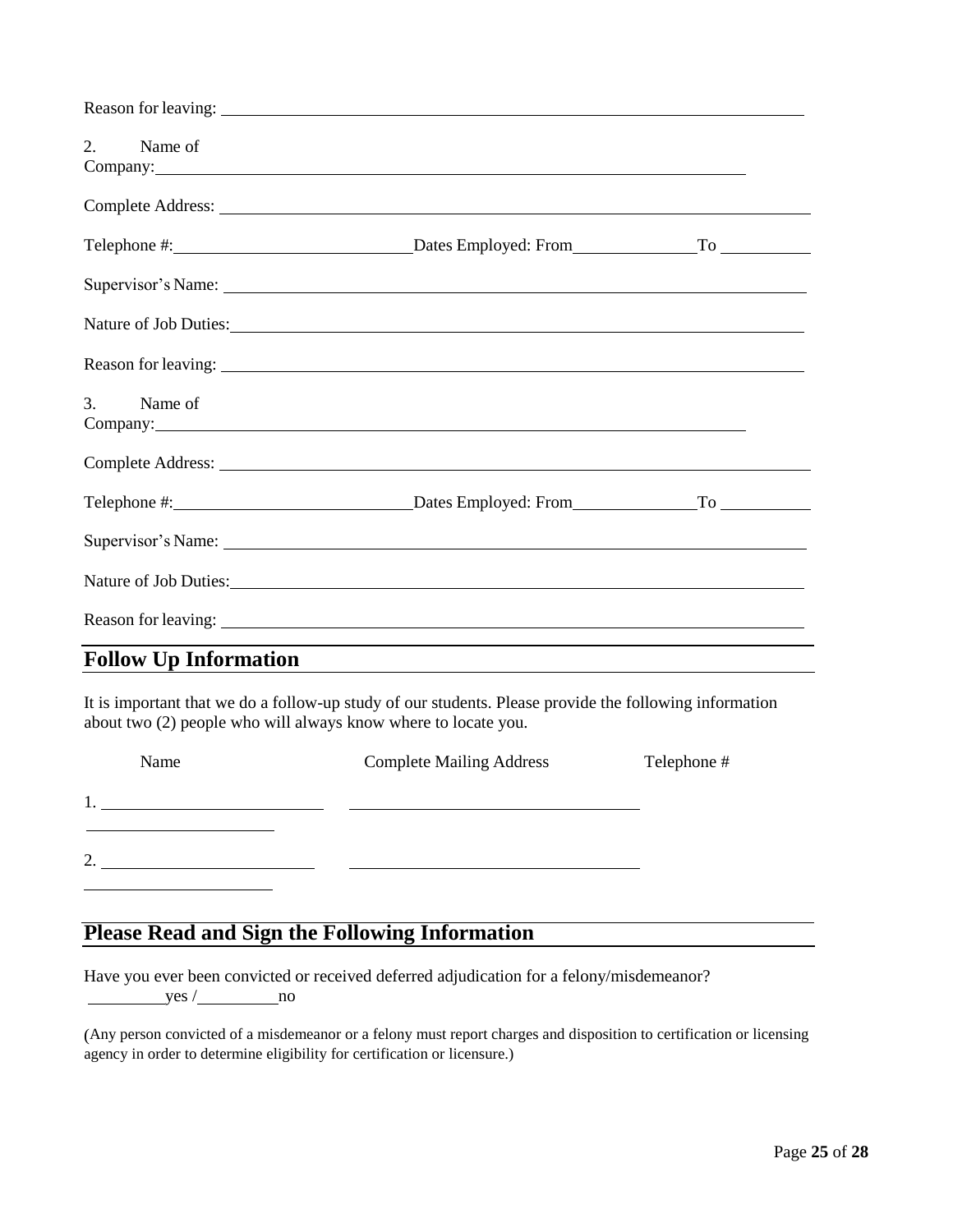I hereby certify that the information contained in this application is true and complete to the best of my knowledge. I understand that any misrepresentation or falsification of information is cause for **denial of admission or dismissal from the program**. Please sign and include in the application packet.

Signature of Applicant Date

**Texas State Technical College (TSTC) is an affirmative action/equal opportunity employer. Applicants are considered on the basis of qualifications without regard to gender, age, race, color, creed, religion, national or ethnic origin, veteran status or the presence of a non-job-related disability or any other legally protected status.**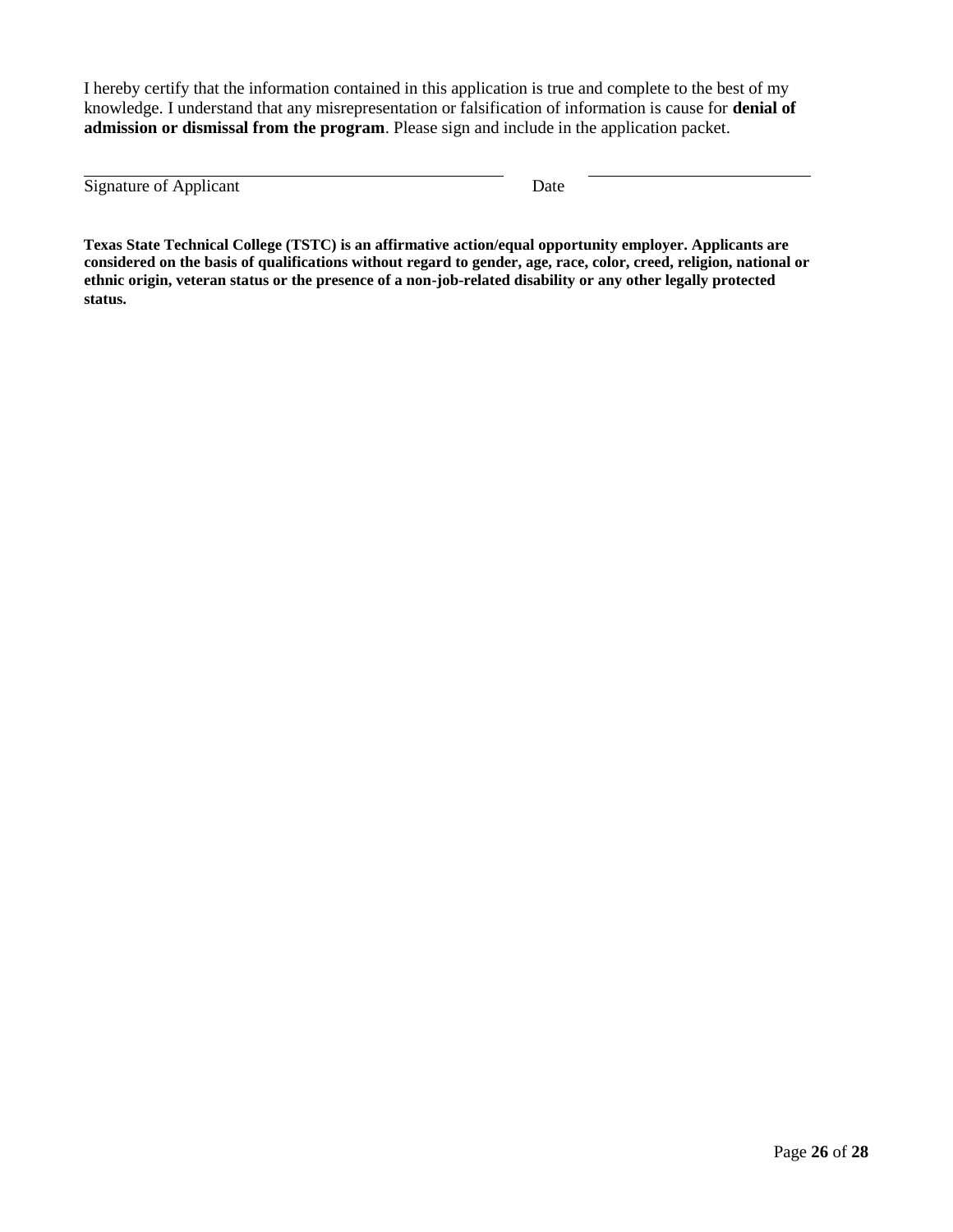# **This checklist is provided to assist you in ensuring your packet is complete prior to submission. Please include a copy in your packet.**

| <b>BEFORE COMPLETING THE VN APPLICATION PACKET</b>                                                                                   |      |
|--------------------------------------------------------------------------------------------------------------------------------------|------|
| <b>Task</b>                                                                                                                          | Done |
| 1. Complete online application to TSTC (select VN program) at www.tstc.edu                                                           |      |
| 2. Apply for Financial Aid as outlined in this application packet. (Page 2)                                                          |      |
| 3. Request official transcripts from each high school and/or college previously attended (Page 2)                                    |      |
|                                                                                                                                      |      |
| 4. Discuss Texas Success Initiative (TSI) status with an Enrollment Coach (Page 3)                                                   |      |
| 5. Complete all required Prerequisites: A&P I BIOL 2301,2102 & II BIOL 2302 & 2101 Lecture and Lab, HPRS<br>1206 Medical Terminology |      |
| 5. Schedule the ATI TEAS® version 6 test with the testing department (Page 3-6)                                                      |      |
|                                                                                                                                      |      |
| ASSEMBLING A COMPLETE ONLINE APPLICATION PACKET                                                                                      |      |
| The following documents are <i>required</i> in a complete your <i>Online Vocational</i> Nursing Program Application packet           |      |
| <b>DOCUMENT</b>                                                                                                                      | Done |
| 1. Copy of passing scores on all 4 sections on at least one (1) attempt of the ATI TEAS® version 6( scores only                      |      |
| good for a year from when the ATI was taken) to online application                                                                   |      |
| 2. Signed Complete ONLINE Vocational Nursing Program Application                                                                     |      |
| 3. Completed Immunizations and Tests form uploaded to online application                                                             |      |
| 4. Signed immunization records for Immunizations and Test or copy of Immunization records uploaded to online                         |      |
| application                                                                                                                          |      |
| 5. Signed Expectations of Students online to online application to online application                                                |      |
| 6. Initialed and signed Statement of Student Responsibility online to online application                                             |      |
| 7. Signed Statement of Understanding online to online application                                                                    |      |
| 8. Signed letters of recommendation with contact information from three (3) non-family members uploaded to                           |      |
| online application                                                                                                                   |      |
| 9. Copy of Texas driver's license or Texas issued identification card (proof of residency) uploaded                                  |      |
| 10. Copy of social security card uploaded to online application                                                                      |      |
|                                                                                                                                      |      |
| 11. Copy of all previous college transcripts uploaded to online application                                                          |      |
|                                                                                                                                      |      |
| <b>OPTIONAL DOCUMENTS</b>                                                                                                            |      |
| 1. Signed healthcare employer statement on official facility letterhead                                                              |      |
| 2. Copy of current certifications and/or licenses if applicant is a healthcare provider                                              |      |
|                                                                                                                                      |      |
| DOCUMENTS REQUIRED AFTER DEADLINE AND BEFORE FIRST CLASS DAY                                                                         |      |
| 1. Copy of compliance with the Texas Success Initiative (TSI met)                                                                    |      |
| 2. Copy of front and back of American Heart Association Basic Life Support (BLS) CPR card                                            |      |
| 3. Copy of results of the Criminal Background Check from the Texas Board of Nursing                                                  |      |
| 4. All documents pending from Orientation #1.                                                                                        |      |
|                                                                                                                                      |      |
|                                                                                                                                      |      |

**Please keep a copy of the application packet and all documents submitted to the Nursing Department.**